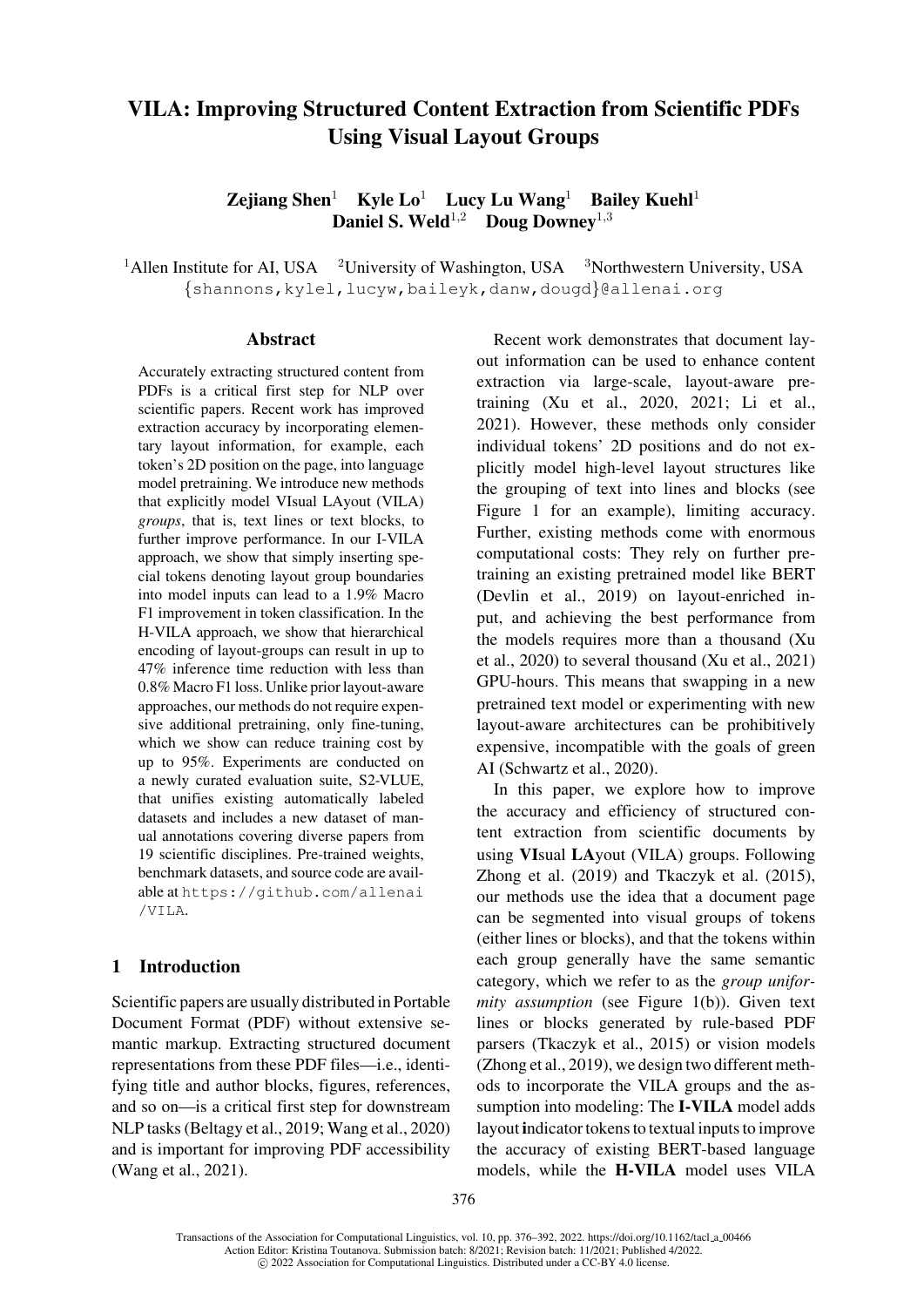

Figure 1: (a) Real-world scientific documents often have intricate layout structures, so analyzing only flattened raw text forfeits valuable information, yielding sub-optimal results. (b) The complex structures can be broken down into groups (text blocks or lines) that are composed of tokens with the same semantic category.

<span id="page-1-0"></span>structures to define a hierarchical model that models pages as collections of groups rather than of individual tokens, increasing inference efficiency.

Previous datasets for evaluating PDF content extraction rely on machine-generated labels of imperfect quality, and comprise papers from a limited range of scientific disciplines. To better evaluate our proposed methods, we design a new benchmark suite, Semantic Scholar Visual Layout-enhanced Scientific Text Understanding Evaluation (S2-VLUE). The benchmark extends two existing resources (Tkaczyk et al., 2015; Li et al., 2020) and introduces a newly curated dataset, S2-VL, which contains high-quality human annotations for pape[rs across 19 disc](#page-13-4)i[plines](#page-13-4).

[Our](#page-11-1) [contribu](#page-11-1)tions are as follows:

- 1. We introduce a new strategy for PDF content extraction that uses VILA structures to inject layout information into language models, and show that this improves accuracy *without* the expensive pretraining required by existing methods, and generalizes to different language models.
- 2. We design two models that incorporate VILA features differently. The I-VILA model injects layout indicator tokens into the input texts and improves prediction accuracy (up to +1.9% Macro F1) and consistency compared with the previous layout-augmented language model LayoutLM (Xu et al., 2020).

The H-VILA model performs group-level predictions and can reduce model inference time by 47% with less than 0.8% loss in Macro F1.

3. We construct a unified benchmark suite S2-VLUE, which enhances existing datasets with VILA structures, and introduce a novel dataset S2-VL that addresses gaps in existing resources. S2-VL contains hand-annotated gold labels for 15 token categories on papers spanning 19 disciplines.

The benchmark datasets, modeling code, and trained weights are available at https://github .com/allenai/VILA.

## 2 Related Work

# [2.1](https://github.com/allenai/VILA) [Structured](https://github.com/allenai/VILA) [Conten](https://github.com/allenai/VILA)t Extraction for Scientific Documents

Prior work on structured content extraction for scientific documents usually relies on textual or visual features. Text-based methods like ScienceParse (Ammar et al., 2018), GROBID (GRO, 2008–2021), or Corpus Conversion Service (Staar et al., 2018) combine PDF-to-text parsing engines like CERMINE (Tkaczyk et al., 2015) or pdfalto, $<sup>1</sup>$ </sup> which o[utput](#page-11-2) [a](#page-11-2) [sequence](#page-11-2) [o](#page-11-2)f tokens ext[racted](#page-11-3) [from](#page-11-3) [a](#page-11-3) [PDF](#page-11-3), with machine learning model[s](#page-13-5) [like](#page-13-5) [RNN](#page-13-5) [\(Hoc](#page-13-6)hreiter and Schmidhuber, 1997), CR[F](#page-1-1) (Lafferty et al., 2[001\),](#page-13-4) [or](#page-13-4) [Random](#page-13-4) [Fore](#page-13-4)st (Breiman 2001) trained to classify the token categories of the sequence. Though these models are practical and fa[irly](#page-11-4) [efficient,](#page-11-4) [they](#page-11-4) [fall](#page-11-4) [short](#page-11-4) i[n](#page-11-4) [pred](#page-11-4)iction [accuracy](#page-11-5) [or](#page-11-5) [general](#page-11-5)ize poorly to out-o[f-domain](#page-11-6) [docum](#page-11-6)ents. Vision-based Approaches (Zhong et al., 2019; He et al., 2017; Siegel et al., 2018), on the other hand, treat the parsing task as an image object detection problem: Given document images, the models predict rectangular [bound](#page-14-1)[ing](#page-14-1) [b](#page-14-1)[oxes,](#page-14-0) [segmenting](#page-11-7) [the](#page-11-7) [page](#page-13-7) [into](#page-13-7) [individua](#page-13-7)l components of different categories. These models excel at capturing complex visual layout structures like figures or tables, but because they operate only on visual signals without textual information, they cannot accurately predict fine-grained semantic categories like title, author, or abstract, which are of central importance for parsing scientific documents.

<span id="page-1-1"></span><sup>1</sup>https://github.com/kermitt2/pdfalto (last accessed Jan. 1, 2022).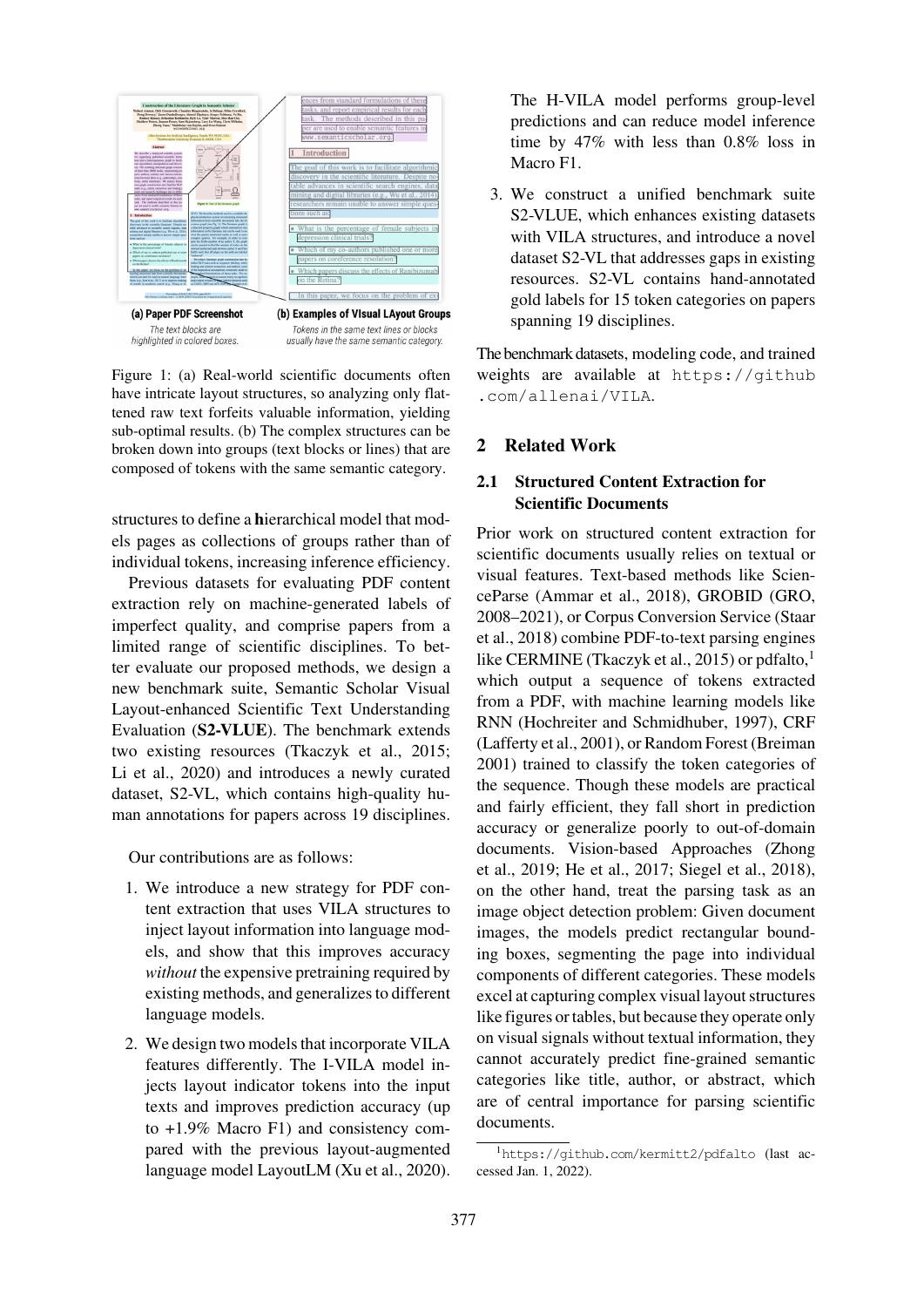#### 2.2 Layout-aware Language Models

Recent methods on layout-aware language models improve prediction accuracy by jointly modeling documents' textual and visual signals. LayoutLM (Xu et al., 2020) learns a set of novel positional embeddings that can encode tokens' 2D spatial location on the page and improves accuracy on scientific document parsing (Li et al., 2020). More [recent](#page-13-1) [wo](#page-13-1)r[k](#page-13-1) [\(Xu](#page-13-1) et al., 2021; Li et al., 2021) aims to encode the document in a multimodal fashion by modeling text and images together. However, these existin[g joint-approac](#page-13-2)[h](#page-11-1)[mode](#page-11-1)[ls](#page-12-0) [req](#page-11-1)[ui](#page-12-0)re expensive pretraining, and may be less efficient as a consequence of their joint inputs (Xu et al., 2021), making them less suitable for deployment at scale. In this work, we aim to incorporate document layout features in the form of visual layout groupings, in novel ways that improve or ma[tch](#page-13-2) [performanc](#page-13-2)e without the need for expensive pretraining. Our work is well-aligned with recent efforts for incorporating structural information into language models (Lee et al., 2020; Bai et al., 2021; Yang et al., 2020; Zhang et al., 2019).

#### 2.3 Tr[aining and Eval](#page-11-8)[uation Datasets](#page-11-9)

[The](#page-13-8) [a](#page-13-8)[vaila](#page-13-9)[ble](#page-14-2) [training](#page-14-2) [and](#page-14-2) [e](#page-14-2)valuation datasets for scientific content extraction models are automatically generated from author-provided source data—for example, GROTOAP2 (Tkaczyk et al., 2014) and PubLayNet (Zhong et al., 2019) are constructed from PubMed Central XML and DocBank (Li et al., 2020) from arXiv LaTeX source. De[spite](#page-13-10) their large sampl[e sizes, thes](#page-14-0)[e](#page-13-10)[datasets](#page-13-10) [have](#page-13-10) limited layout variation, leading to poor generalization to papers from other disciplines with [distinct](#page-11-1) [layouts.](#page-11-1) Also, due to the heuristic nature in which the data are automatically labeled, they contain systematic classification errors that can affect downstream modeling performance. We elaborate on the limitations of GROTOAP2 (Tkaczyk et al., 2014) and DocBank (Li et al., 2020) in Section 4. PubLayNet (Zhong et al., 2019) provides high-quality text block annotations on 330k docum[ent p](#page-13-10)ages, but its ann[otations on](#page-11-1)[ly](#page-13-11)[cover](#page-13-11) [five](#page-13-11) [d](#page-13-11)istinct categories. [Livathinos et al. \(](#page-14-0)2021) and Sta[ar](#page-4-0) [e](#page-4-0)t al. (2018) curated a multi-disciplinary, manually annotated dataset of 2,940 paper pages, but only make available the processed page features without the raw te[xt](#page-12-2) [or](#page-12-2) [source](#page-12-2) [PDFs](#page-12-2) [needed](#page-12-2) for [experimen](#page-13-6)t[s](#page-13-6) [with](#page-13-6) layout-aware methods. We introduce a new evaluation dataset, S2-VL, to address limitations in these existing datasets.

#### 3 Methods

#### 3.1 Problem Formulation

Following prior work (Tkaczyk et al., 2015; Li et al., 2020), our task is to map each token  $t_i$ in an input sequence  $T = (t_1, \ldots, t_n)$  to its semantic category  $c_i$  (title, body text, reference, etc.). Input tokens are [extracted](#page-13-4) [via](#page-13-4) [PDF-to-](#page-13-4)t[ext](#page-11-10) [tools,](#page-11-10) [which](#page-11-1) output both the word  $t_i$  and its 2D position on the page, a rectangular bounding box  $a_i = (x_0, y_0, x_1, y_1)$  denoting the left, top, right, and bottom coordinate of the word. The order of tokens in sequence  $T$  may not reflect the actual reading order of the text due to errors in PDF-to-text conversion (e.g., in the original DocBank dataset [Li et al., 2020]), which poses an additional challenge to language models pre-trained on regular texts.

Besides the token sequence  $T$ , additional visual structures G can a[lso](#page-11-1) [be](#page-11-1) [ret](#page-11-1)r[ieved](#page-11-1) from the source document. Scientific papers are organized into *groups* of tokens (lines or blocks), which consist of consecutive pieces of text that can be segmented from other pieces based on spatial gaps. The group information can be extracted via visual layout detection models (Zhong et al., 2019; He et al., 2017) or rule-based PDF parsing (Tkaczyk et al., 2015).

Formally, given an input page, the group detector identifies [a ser](#page-11-7)ies of  $m$  rect[angular](#page-14-0) [boxes](#page-14-0) [for](#page-14-0) [e](#page-14-0)[ach](#page-11-7) [group](#page-11-7)  $b_j \in B = \{b_1, \ldots, b_m\}$  in the [input](#page-13-4) [documen](#page-13-4)t [page](#page-13-4), where  $b_j = (x_0, y_0, x_1, y_1)$ denotes the box coordinates. Page tokens are allocated to the visual groups  $g_j = (b_j, T^{(j)})$ , where  $T^{(j)} = \{t_i \mid a_i \leq b_j, t_i \in T\}$  contains all tokens in the j-th group, and  $a_i \preceq b_j$  denotes that the center point of token  $t_i$ 's bounding box  $a_i$  is strictly within the group box  $b_i$ . When two group regions overlap and share common tokens, the system assigns the common tokens to the earlier group by the estimated reading order from the PDF parser. We refer to text block groups of a page as  $G^{(\mathcal{B})}$  and text line groups as  $G^{(\mathcal{L})}$ . In our case, we define text lines as consecutive tokens appearing at the nearly same vertical position.<sup>2</sup> Text blocks are sets of adjacent text lines with gaps smaller than a certain threshold, and ideally the same semantic category. That is, even two close [li](#page-2-0)nes of different semantic

<span id="page-2-0"></span><sup>&</sup>lt;sup>2</sup>Or horizontal position, when the text is written vertically.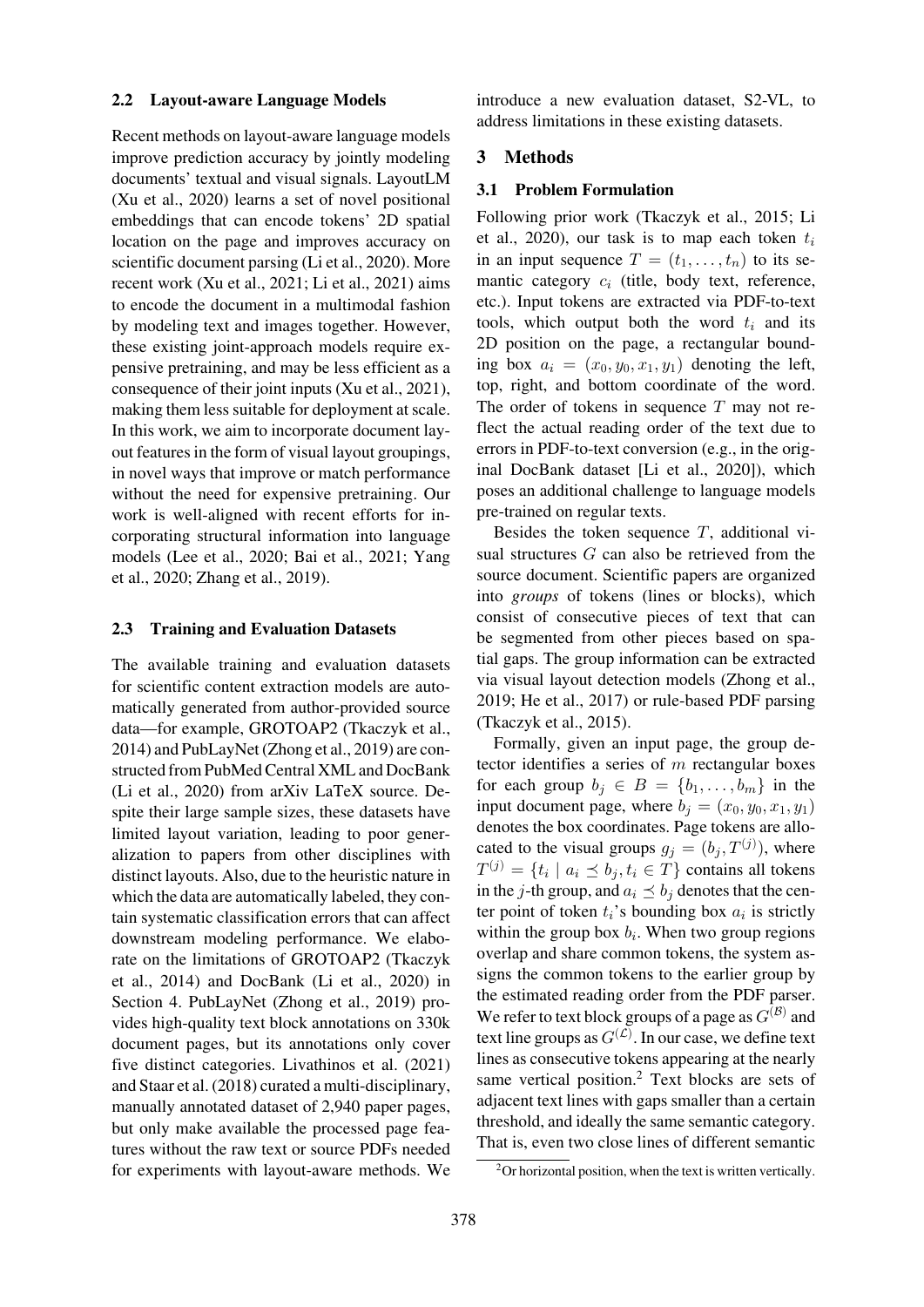

(a) VILA (Text Block) Indicators

(b) Sentence Boundary Indicators

<span id="page-3-0"></span>Figure 2: Comparing inserting indicator tokens [BLK] based on VILA groups and sentence boundaries. Indicators representing VILA groups (e.g., text blocks in the left figure) are usually consistent with the token category changes (illustrated by the background color in (a)), while sentence boundary indicators fail to provide helpful hints (both ''false positives'' and ''false negatives'' occur frequently in (b)). Best viewed in color.

categories should be allocated to separate blocks, and in our models we use a block detector trained toward this objective. In practice, block or line detectors may generate incorrect predictions.

In the following sections, we describe our two models, I-VILA and H-VILA. The models take a BERT-based pretrained language model as a foundation, which may or may not itself be layout-aware (we experiment with DistilBERT, BERT, RoBERTa, and LayoutLM in our experiments). Our models then augment the base model to incorporate group structures, as detailed below.

# 3.2 I-VILA: Injecting Visual Layout Indicators

According to the group uniformity assumption, token categories are homogeneous within a group, and categorical changes should happen at group boundaries. This suggests that layout information should be incorporated in a way that informs token *category consistency* intra-group and signals possible token *category changes* inter-group.

Our first method supplies VILA structures by inserting a special layout indicator token at each group boundary in the input text, and models this with a pretrained language model (which may or may not be position-aware). We refer to this as the I-VILA method. As shown in Figure  $2(a)$ , the inserted tokens partition the text into segments that provide helpful structure to the model, hinting at possible category changes. In I-VILA, the special tokens are seen at all l[ayers](#page-3-0) [of](#page-3-0) [the](#page-3-0) model, providing VILA signals at different stages of modeling, rather than only providing positional information at the initial embedding layers as in LayoutLM (Xu et al., 2020). We empirically show that BERT-based models can learn to leverage such special tokens to improve both the accuracy and the consistency of category predictions, even without an [additional](#page-13-1) [loss](#page-13-1) penalizing inconsistent intra-group predictions.

In practice, given G, we linearize tokens  $T^{(j)}$ from each group and flatten them into a 1D sequence. To avoid capturing confounding information in existing pretraining tasks, we insert a new token previously unseen by the model, [BLK], in-between text from different groups  $T^{(j)}$ . The resulting input sequence is of the  $\mathop{\mathrm{form}}\limits \,[\,[\, \mathop{\mathbb{C}}\mathop{\mathrm{LS}}\nolimits]\,, T^{(1)}_1, \ldots, T^{(j)}_{n_j},\, [\,\mathop{\mathrm{BLK}}\nolimits]\,, T^{(j+1)}_1, \ldots,$  $T_{n_m}^{(m)}$ , [SEP]], where  $T_i^{(j)}$  and  $n_j$  indicate the *i*-th token and the total number of tokens respectively in the  $j$ -th group, and  $[CLS]$  and  $[SEP]$  are the special tokens used by the BERT model and are inserted to preserve a similar input structure. $3$  The BERT-based models are fine-tuned on the token classification objective with a cross entropy loss. When I-VILA uses a visual pretrained lan[gu](#page-3-1)age model as input, such as LayoutLM (Xu et al., 2020), the positional embeddings for the newly injected [BLK] tokens are generated from the corresponding group's bounding box  $b_i$ [.](#page-13-1)

# [3.3](#page-13-1) H-VILA: Visual Layout-guided Hierarchical Model

<span id="page-3-2"></span>The uniformity of group token categories also suggests the possibility of building a group-level classifier. Inspired by recent advances in modeling long documents, hierarchical structures (Yang et al., 2020; Zhang et al., 2019) provide an ideal architecture for the end task while optimizing for computational cost. Illustrated in Figure 3, our hierar[chical](#page-13-9) [approach uses two t](#page-14-2)ransformer-[based](#page-13-8) [model](#page-13-8)s, one to encode each group in terms of its words, and another modeling the whole document in terms of the groups. We prov[ide](#page-4-1) [the](#page-4-1) [de](#page-4-1)tails below.

**The Group Encoder** is a  $l_g$ -layer transformer that converts each group  $q_i$  into a hidden vector  $\mathbf{h}_i$ . Following the typical transformer model setting (Vaswani et al., 2017), the model takes a sequence of tokens  $T^{(j)}$  within a group as input,

<span id="page-3-1"></span><sup>&</sup>lt;sup>3</sup>The [CLS] and [SEP] tokens are only inserted at the beginnin[g or end of each input seq](#page-13-12)uence, and they do not represent the sentence boundaries in this case.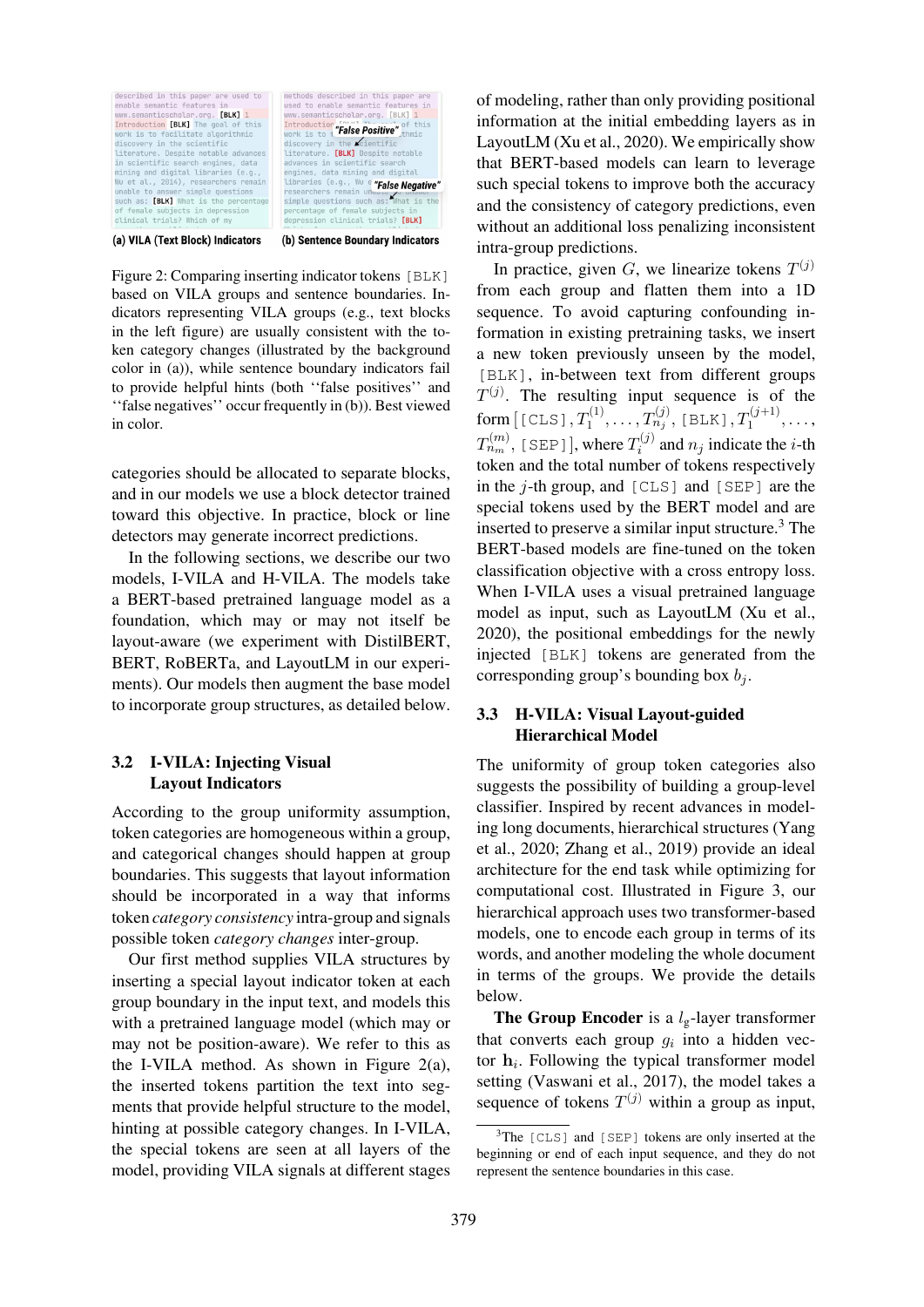

Figure 3: Illustration of the H-VILA model. Texts from each visual layout group are encoded separatedly using the group encoder, and the generated representation are subsequently modeled by a page encoder. The semantic category are predicted at the group-level, which significantly improves efficiency.

<span id="page-4-1"></span>and maps each token  $T_i^{(j)}$  into a dense vector  $\mathbf{e}_i^{(j)}$ of dimension d. Subsequently, a group vector aggregation function  $f: R^{n_j \times d} \to R^d$  is applied that projects the token representations  $\left(\mathbf{e}_1^{(j)},\ldots,\mathbf{e}_{n_j}^{(j)}\right)$ to a single vector  $\mathbf{h}_j$  that represents the group's textual information. A group's 2D spatial information is incorporated in the form of positional embeddings, and the final group representation  $\mathbf{h}_i$ can be calculated as:

$$
\mathbf{h}_j = \tilde{\mathbf{h}}_j + p(b_j). \tag{1}
$$

where  $p$  is the 2D positional embedding similar to the one used in LayoutLM:

$$
p(b) = E_x(x_0) + E_x(x_1) + E_w(x_1 - x_0)
$$
 (2)  
+  $E_y(y_0) + E_y(y_1) + E_h(y_1 - y_0)$ ,

where  $E_x$ ,  $E_x$ ,  $E_w$ ,  $E_h$  are the embedding matrices for *x*, *y* coordinates and width and height. In practice, we find that injecting positional information using the bounding box of the first token within the group leads to better results, and we choose group vector aggregation function  $f$  to be the average over all tokens representations.

The Page Encoder is another stacked transformer model of  $l_p$  layers that operates on the group representation  $h_j$  generated by the group encoder. It generates a final group representation **s**<sup>j</sup> for downstream classification. A MLP-based linear classifier is attached thereafter, and is trained to generate the group-level category probability  $p_{ic}$ .

Different from previous work (Yang et al., 2020), we restrict the choice of  $l_{\rm g}$  and  $l_{\rm p}$  to  $\{1, 12\}$  such that we can load pre-trained weights

from BERT base models. Therefore, no additional pretraining is required, and the H-VILA model can be fine-tuned directly for the downstream classification task. Specifically, we set  $l_{\rm g} = 1$  and initialize the group encoder from the first-layer transformer weights of BERT. The page encoder is configured as either a one-layer transformer or a 12-layer transformer that resembles a full LayoutLM model. Weights are initialized from the first-layer or full 12 layers of the LayoutLM model, which is trained to model texts in conjunction with their positions.

Group Token Truncation As suggested in Yang et al.'s (2020) work, when an input document of length  $N$  is evenly split into segments of  $L<sub>s</sub>$ , the memory footprint of the hierarchical model is  $O(l_gNL_s + l_p(\frac{N}{L_s})^2)$  $O(l_gNL_s + l_p(\frac{N}{L_s})^2)$  $O(l_gNL_s + l_p(\frac{N}{L_s})^2)$ , and for long documents w[it](#page-13-9)h  $N \gg L_s$ [,](#page-13-9) it approximates as  $O(N^2/L_s^2)$ . However, in our case, it is infeasible to adopt the Greedy Sentence Filling technique (Yang et al., 2020) as it mingles signals from different groups and obfuscates group structures. It is also less desirable to simply use the maximum token count per group  $\max_{1 \leq j \leq m} n_j$  to batch [the](#page-13-9) [contents](#page-13-9) [due](#page-13-9) [t](#page-13-9)o the high variance of group token length (see Table 1). Instead, we choose a group token truncation count  $\tilde{n}$  empirically based on statistics of the group token length distribution such that  $N \approx \tilde{n}m$ , and use the first  $\tilde{n}$  to aggregate the grou[p](#page-5-0) [hidden](#page-5-0) vector  $\mathbf{h}_i$  for all groups (we pad the sequence to  $\tilde{n}$  when it is shorter).

#### 4 Benchmark Suite

<span id="page-4-0"></span>To systematically evaluate the proposed methods, we develop the the Semantic Scholar Visual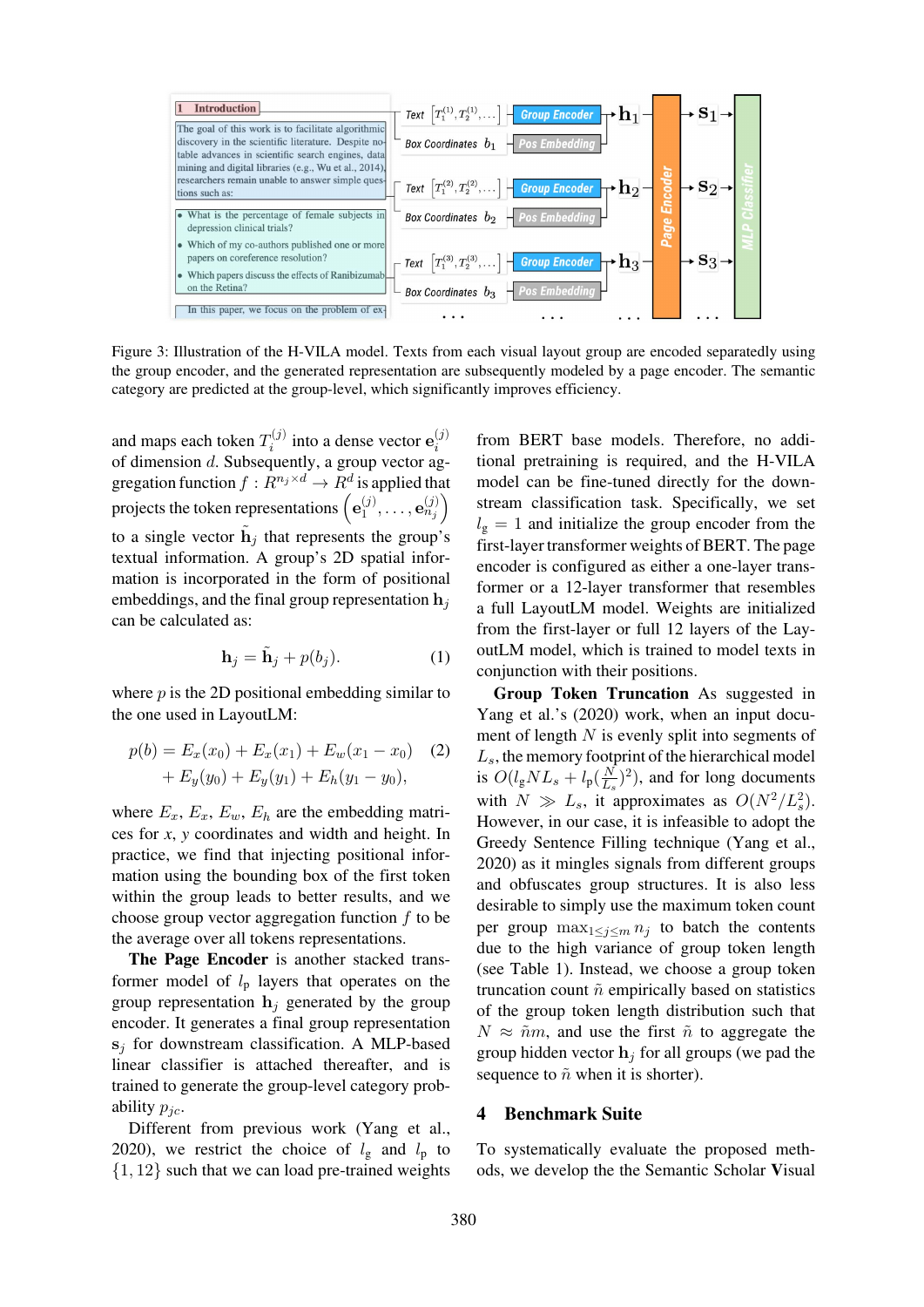|                                  | <b>GROTOAP2</b> | <b>DocBank</b>      | $S2-VL$                        |
|----------------------------------|-----------------|---------------------|--------------------------------|
| Train / Dev / Test Pages         | 83k / 18k / 18k | 398k / 50k / 50k    | $1.3k^1$                       |
| <b>Annotation Method</b>         | Automatic       | Automatic           | <b>Human Annotation</b>        |
| Scientific Discipline            | Life Science    | Math / Physics / CS | 19 Disciplines                 |
| <b>Visual Layout Group</b>       | PDF parsing     | Vision model        | Gold Label / Detection methods |
| Number of Categories             | 22              | 12                  | 15                             |
| Average Token Count <sup>2</sup> | 1203 (591)      | 838 (503)           | 790 (453)                      |
| <b>Average Text Line Count</b>   | 90(51)          | 60(34)              | 64 (54)                        |
| <b>Average Text Block Count</b>  | 12(16)          | 15(8)               | 22(36)                         |

<sup>1</sup> This is the total number of pages in the S2-VL dataset; we use 5-fold cross-validation for training and testing.

 $2$  We report the average token, text line, and text block count per page, with standard deviations in parentheses.

<span id="page-5-0"></span>Table 1: Details for the three datasets in the S2-VLUE benchmark.

Layout-enhanced Scientific Text Understanding Evaluation (S2-VLUE) benchmark suite. S2- VLUE consists of three datasets—two previously released resources that we augment with VILA information, and a new hand-curated dataset  $S2-VL$ .

Key statistics for S2-VLUE are provided in Table 1. Notably, the three constituent datasets differ with respect to their: 1) annotation method, 2) VILA generation method, and 3) paper domain [coverage](#page-5-0). We provide details below.

GROTOAP2 The GROTOAP2 dataset (Tkaczyk et al., 2014) is automatically annotated. Its text block and line groupings come from the CER-MINE PDF parsing tool (Tkaczyk et al., 2015); text block category labels are then obt[ained by](#page-13-11) [pairin](#page-13-11)[g](#page-13-10) [bloc](#page-13-10)k texts with structured data from document source files obtained from PubMed Central. A small subset of data is in[spected](#page-13-4) [by](#page-13-4) [experts,](#page-13-4) [an](#page-13-4)d a set of post-processing heuristics is developed to further improve annotation quality. Because token categories are annotated by group, the dataset achieves perfect accordance between token labels and VILA structures. However, the method of rule-based PDF parsing employed by the authors introduces labeling inaccuracies due to imperfect VILA detection: the authors find that block-level annotation accuracy achieves only 92 Macro F1 in a small gold evaluation set. Additionally, all samples are extracted from the PMC Open Access Subset $<sup>4</sup>$  that includes only life sciences publica-</sup> tions; these papers have less representation of classification types like ''equation'', which are comm[on](#page-5-1) in other scientific disciplines.

DocBank The DocBank dataset (Li et al., 2020) is fully machine-labeled without any postprocessing heuristics or human assessment. The authors first identify token categories by automatically parsing the source TEX files availa[ble](#page-11-1) [from](#page-11-1) [arXiv](#page-11-1). Text block annotations are then generated by grouping together tokens of the same category using connected component analysis. However, only a specific set of token tags is extracted from the main TEX file for each paper, leading to inaccurate and incomplete token labels, especially for papers employing LaTeX macro commands,<sup>5</sup> and thus, incorrect visual groupings. Hence, we develop a Mask R-CNN-based vision layout detection model based on a collection of existing resources (Zhong et al., 2019; MFD, 2021; [He](#page-5-2) et al., 2017; Shen et al., 2021) to fix these inaccuracies and generate trustworthy VILA annotations at both the text block and line level. $6$  As a result, this d[ataset](#page-11-7) [c](#page-14-0)[an be use](#page-12-3)[d](#page-14-0) [to e](#page-12-3)[valu](#page-14-0)[ate](#page-11-11) [VILA](#page-11-11) [mo](#page-11-11)[dels](#page-11-12) [under](#page-11-12) a different setting, since the VILA structures are generated independently from th[e](#page-5-3) token annotations. Because the papers in DocBank are from arXiv, however, they primarily represent domains like Computer Science, Physics, and Mathematics, limiting the amount of layout variation.

<span id="page-5-1"></span><sup>4</sup>https://www.ncbi.nlm.nih.gov/pmc/tools/open ftlist/ (last accessed Jan. 1, 2022).

<sup>5</sup>For example, in DocBank, ''Figure 1'' in a figure caption block is usually labeled as ''paragraph'' rather than ''caption''. DocBank labels all tokens that are not explicitly contained in the set of processed LaTeX tags as ''paragraph.''

<span id="page-5-3"></span><span id="page-5-2"></span><sup>&</sup>lt;sup>6</sup>The original generation method for DocBank requires rendering LaTeX source, which results in layouts different from the publicly available versions of these documents on arXiv. However, because the authors of the dataset only provide document page images, rather than the rendered PDF, we can only use image-based approaches for layout detection. We refer readers to the appendix for details.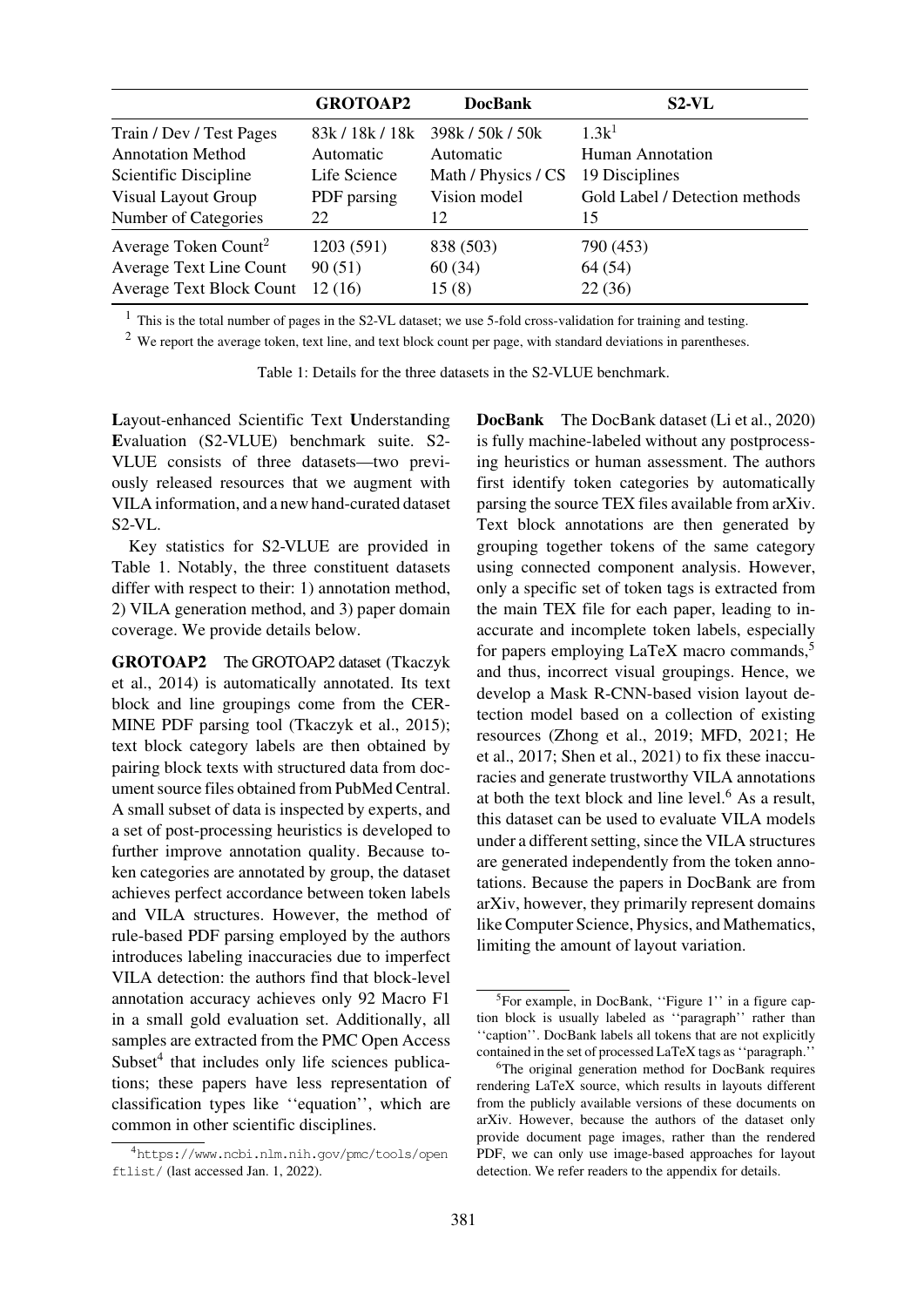S2-VL We introduce a new dataset to address the three major drawbacks in existing work: 1) annotation quality, 2) VILA fidelity, and 3) domain coverage. S2-VL is manually labeled by graduate students who frequently read scientific papers. Using the PAWLS annotation tool (Neumann et al., 2021), annotators draw rectangular text blocks directly on each PDF page, and specify the block-level semantic categories from 15 possible candidates.<sup>7</sup> Tokens within a group [can](#page-12-4) [therefore](#page-12-4) [inherit](#page-12-4) [the](#page-12-4) category from the parent text block. Inter-annotator agreement, in terms of token-level accuracy measured on a 12-paper subset, is high at 0.95. The [g](#page-6-0)round-truth VILA labels in S2-VL can be used to fine-tune visual layout detection models, and paper PDFs are also included, making PDF-based structure parsing feasible; this enables VILA annotations to be created by different means, which is helpful for benchmarking new VILA-based models. Moreover, S2-VL currently contains 1337 pages of 87 papers from 19 different disciplines, including, for example, Philosophy and Sociology, which are not present in previous data sets.

Overall, the datasets in S2-VLUE cover a wide range of academic disciplines with different layouts. The VILA structures in the three component datasets are curated differently, which helps to evaluate the generality of VILA-based methods.

# 5 Experimental Setup

#### 5.1 Implementation Details

Our models are implemented using PyTorch (Paszke et al., 2019) and the transformers library (Wolf et al., 2020). A series of baseline and VILA models are fine-tuned on 4-GPU RTX8000 or A100 machines. The AdamW optimizer (Kingma [and](#page-12-5) [Ba,](#page-12-5) [2015;](#page-12-5) [Lo](#page-12-5)shchilov and Hutter, 2019) [is](#page-13-13) [adopted](#page-13-13) [with](#page-13-13) a  $5 \times 10^{-5}$  learning rate and  $(\beta_1, \beta_2) = (0.9, 0.999)$ . The learning rate is linearly warmed up over 5% steps then [linearly](#page-11-13) [decayed.](#page-11-13) [For](#page-11-14) [al](#page-11-14)l [datasets](#page-12-6) [\(GROTOAP2,](#page-12-6) [DocBank](#page-12-6), S2-VL), unless otherwise specified, we select the best fine-tuning batch size (40, 40, and 12) and training epochs  $(24, 6, 8)$  and 10) for all models. As for S2-VL, given its smaller size, we use 5-fold cross validation and report averaged scores, and use  $2 \times 10^{-5}$  learning rate with 20 epochs. We split S2-VL based o[n](#page-6-1) papers rather than pages to avoid exposing paper templates of test samples in the training data. Mixed precision training (Micikevicius et al., 2018) is used to speed up the training process.

For I-VILA models, we fine-tune several [BERT-variants with VILA](#page-12-7)-enhanced text inputs, and the models are initialized from pre-trained weights available in the transformers library. The H-VILA models are initialized as mentioned in Section 3.3, and, by default, positional information is injected for each group.

#### 5.2 C[omp](#page-3-2)eting Methods

We consider three approaches that compete with the proposed methods from different perspectives:

- 1. Baselines The LayoutLM (Xu et al., 2020) model is the main baseline method. It is the closest model counterpart to our VILA-augmented models as it also injects layout information and a[chieves](#page-13-1) [p](#page-13-1)r[evious](#page-13-1) SOTA performance on the Scientific PDF parsing task (Li et al., 2020).
- 2. Sentence Breaks For I-VILA models, besides using VILA-based indicators, we also compare wit[h indicators gen](#page-11-1)erated from sentence breaks detected by PySBD (Sadvilkar and Neumann, 2020). Figure 2(a) shows that the inserted sentence-break indicators may have both ''false-positive'' or ''false-negative'[' hint](#page-12-9)s for token [semantic](#page-12-8) [category](#page-12-8) [change](#page-12-8)s, maki[ng](#page-3-0) [it](#page-3-0) [less](#page-3-0) [help](#page-3-0)ful for the end task.
- 3. Simple Group Classifier For hierarchical models, we consider another baseline approach, where the group texts are separately fed into a LayoutLM-based group classifier. It doesn't require complicated model design, and uses a full LayoutLM to model each group's text, as opposed to the  $l_{\rm g} = 1$ layer used in the H-VILA models. However,

<span id="page-6-0"></span><sup>7</sup>Of our defined categories, 12 are common fields and taken directly from other similar datasets (e.g., title, abstract). We add three categories: equation, header, and footer, which commonly occur in scientific papers and are included in full text mining resources like S2ORC (Lo et al., 2020) and CORD-19 (Wang et al., 2020).

<span id="page-6-1"></span><sup>&</sup>lt;sup>8</sup>We try to keep gradient update steps the same for the GROTOAP2 and the DocBank dataset. As DocBank contains  $4\times$  examples, the number of DocBank models' training epochs is reduced by 75%.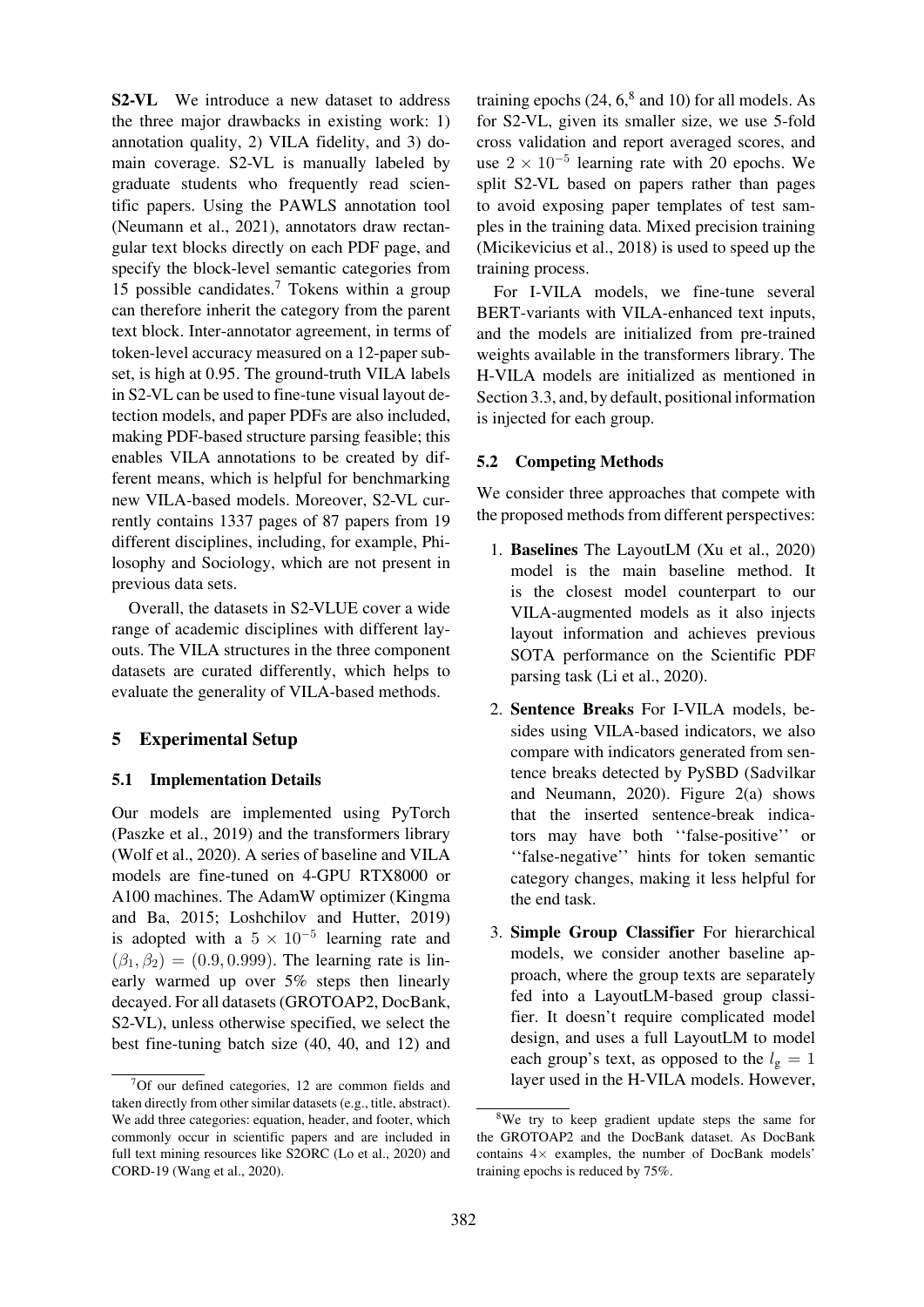|                                                                                          | GROTOAP2            |              | <b>DocBank</b>                |              | $S2-VL1$                       |                          |  |
|------------------------------------------------------------------------------------------|---------------------|--------------|-------------------------------|--------------|--------------------------------|--------------------------|--|
|                                                                                          | Macro F1 $\uparrow$ | $H(G)$       | Macro $F1$ $\uparrow\uparrow$ | $H(G)$       | Macro $F1 \uparrow \uparrow$   | $H(G)$                   |  |
| LayoutL $M_{\text{BASE}}$ (Xu et al., 2020)                                              | 92.34               | 0.78         | 91.06                         | 2.64         | 82.69(6.04)                    | 4.19(0.25)               |  |
| LayoutL $M_{BASE}$ + Sentence Breaks                                                     | 91.83               | 0.78         | 91.44                         | 2.62         | 82.81(5.21)                    | 4.21(0.55)               |  |
| LayoutL $M_{BASE}$ + I-VILA(Text Line)<br>LayoutL $M_{\text{BASE}}$ + I-VILA(Text Block) | 92.37<br>93.38      | 0.73<br>0.53 | 92.79<br>92.00                | 2.17<br>2.10 | $83.77(5.75)^2$<br>83.44(6.48) | 3.28(0.35)<br>2.83(0.34) |  |

<sup>1</sup> For S2-VL, [we](#page-13-1) [show](#page-13-1) [averag](#page-13-1)ed scores with standard deviation in parentheses across the 5-fold cross validation subsets.

 $<sup>2</sup>$  In this table, we report S2-VL results using VILA structures detected by visual layout models. When the ground-truth</sup> VILA structures are available, both I-VILA and H-VILA models can achieve better accuracy, shown in Table 6.

Table 2: Performance of baseline and I-VILA models on the scientific document extraction task. I-VILA provides consistent accuracy improvements over the baseline LayoutLM model on all three benchmark datasets.

<span id="page-7-1"></span>this method cannot account for inter-group interactions, and is far less efficient.<sup>9</sup>

#### 5.3 Metrics

Prediction Accuracy The token lab[el](#page-7-0) distribution is heavily skewed towards categories corresponding to paper body texts (e.g., the ''BODY CONTENT'' category in GROTOAP2 or the ''paragraph'' category in S2-VL and DocBank). Therefore, we choose to use Macro F1 as our primary evaluation metric for prediction accuracy.

Group Category Inconsistency To better characterize how different models behave with respect to group structure, we also report a diagnostic metric that calculates the uniformity of the token categories within a group. Hypothetically, tokens  $T^{(j)}$  in the j-th group  $g_j$  share the same category c, and naturally the group inherits the semantic label c. We use the group token category entropy to measure the inconsistency of a model's predicted token categories within the same group:

$$
H(g) = -\sum_{c} p_c \log p_c, \tag{3}
$$

where  $p_c$  denotes the probability of a token in group  $g$  being classified as category  $c$ . When all tokens in a group have the same category, the group token category inconsistency is zero.  $H(g)$  reaches the maximum when  $p_c$  is a uniform distribution across all possible categories. The

inconsistency for  $G$  is the arithmetic mean of all individual groups  $g_i$ :

$$
H(G) = \frac{1}{m} \sum_{i}^{m} H(g_i).
$$
 (4)

 $H(G)$  acts as an auxiliary metric for evaluating prediction quality with respect to the provided VILA structures. In the remainder of this paper, we report the inconsistency metric for text blocks  $G^{(\mathcal{B})}$  by default, and scale the values by a factor of 100.

Measuring Efficiency We report the inference time per sample as a measure of model efficiency. We select 1,000 pages from the GROTOAP2 test set, and report the average model runtime for 3 runs on this subset. All models are tested on an isolated machine with a single V100 GPU. We report the time incurred for text classification; time costs associated with PDF-to-text conversion or VILA structure detection are not included (these are treated as pre-processing steps, which can be cached and re-used when processing documents with different content extractors).

## 6 Results

#### 6.1 I-VILA Achieves Better Accuracy

Table 2 shows that I-VILA models lead to consistent accuracy improvements without further pretraining. Compared to the baseline LayoutLM model, inserting layout indicators results in [+1.13%,](#page-7-1) +1.90%, and +1.29% Macro F1 improvements across the three benchmark datasets. I-VILA models also achieve better token prediction consistency; the corresponding group category inconsistency is reduced by 32.1%, 21.7%, and 21.7% compared to baseline. Moreover, VILA information is also more helpful

<span id="page-7-0"></span><sup>&</sup>lt;sup>9</sup>Despite the group texts being relatively short, this method causes extra computational overhead as the full LayoutLM model needs to be run  $m$  times for all groups in a page. The simple group classifier models are only trained for 5, 2, and 5 epochs for GROTOAP2, DocBank, and S2-VL for tractability.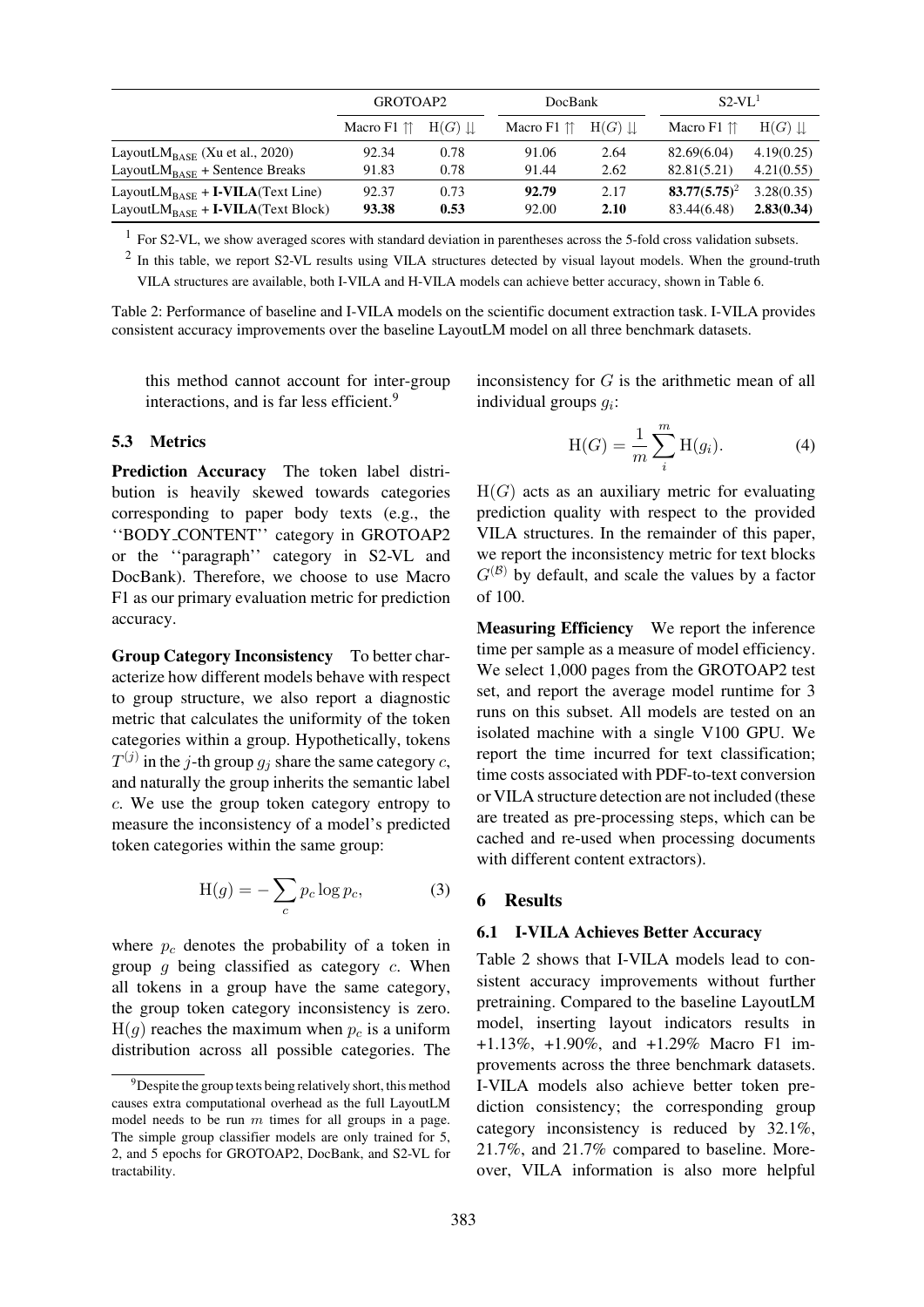

Micro F1: 1.00, H(G): 0.00





Figure 4: Model predictions for the 10th page of our paper draft. We present the token category and text block bounding boxes (highlighted in red rectangles) based on the (a) ground-truth annotations and model predictions from both I-VILA and H-VILA models (the three results happen to be identical) and (b) model predictions from the LayoutLM model. When VILA is injected, the model achieves more consistent predictions for the example, as indicated by arrows (1) and (2) in the figure. Best viewed in color.

<span id="page-8-0"></span>

|                                                         | GROTOAP2                      |              | <b>DocBank</b>         |              | S <sub>2</sub> -VL           |                          |                                |
|---------------------------------------------------------|-------------------------------|--------------|------------------------|--------------|------------------------------|--------------------------|--------------------------------|
|                                                         | Macro $F1$ $\uparrow\uparrow$ | $H(G)$       | Macro F1 <sup>↑↑</sup> | $H(G)$       | Macro $F1 \uparrow \uparrow$ | $H(G)$                   | Inference Time (ms)            |
| Layout $LM_{\text{BASE}}$<br>Simple Group Classifier    | 92.34<br>92.65                | 0.78<br>0.00 | 91.06<br>87.01         | 2.64<br>0.00 | 82.69(6.04)                  | 4.19(0.25)               | 52.56(0.25)<br>82.57(0.30)     |
| <b>H-VILA</b> (Text Line)<br><b>H-VILA</b> (Text Block) | 91.65<br>92.37                | 0.32<br>0.00 | 91.27<br>87.78         | 1.07<br>0.00 | 83.69(2.92)<br>82.09(5.89)   | 1.70(0.68)<br>0.36(0.12) | $28.07(0.37)^2$<br>16.37(0.15) |

<sup>1</sup> The simple group classifier fails to converge for one run. We do not report the results for fair comparison.

 $2$  When reporting efficiency in other parts of the paper, we use this result because of its optimal combination of accuracy and efficiency.

Table 3: Content extraction performance for H-VILA. The H-VILA models significantly reduce the inference time cost compared to LayoutLM, while achieving comparable accuracy on the three benchmark datasets.

<span id="page-8-1"></span>than language structures: I-VILA models based on text blocks and lines all outperform the sentence boundary-based method by a similar margin. Figure 4 shows an example of the VILA model predictions.

# [6.2 H-V](#page-8-0)ILA is More Efficient

Table 3 summarizes the efficiency improvements of the H-VILA models with  $l_g = 1$  and  $l_p = 12$ . As block-level models perform predictions directly at the text block level, the group category [inconsis](#page-8-1)tency is naturally zero. Compared to LayoutLM, H-VILA models with text lines brings a 46.59% reduction in inference time, without heavily penalizing the final prediction accuracies (−0.75%, +0.23%, +1.21% Macro F1). When text blocks are used, H-VILA models are even more efficient (68.85% and 80.17% inference time reduction compared to the LayoutLM and simple group classifier baseline), and they also achieve similar or better accuracy compared to the simple group classifier (−0.30%, +0.88% Macro F1 for GROTOAP2 and DocBank).

However, in H-VILA models, the inductive bias from the group uniformity assumption also has a drawback: Models are often less accurate than their I-VILA counterparts, and performing block level classification may sometimes lead to worse results  $(-3.60\%$  and  $-0.73\%$  Macro F1 in the DocBank and S2-VL datasets compared to LayoutLM). Moreover, shown in Figure 5, when the injected layout group is incorrect, the H-VILA method lacks the flexibility to assign different token categories within a group, l[eading to](#page-9-0) lower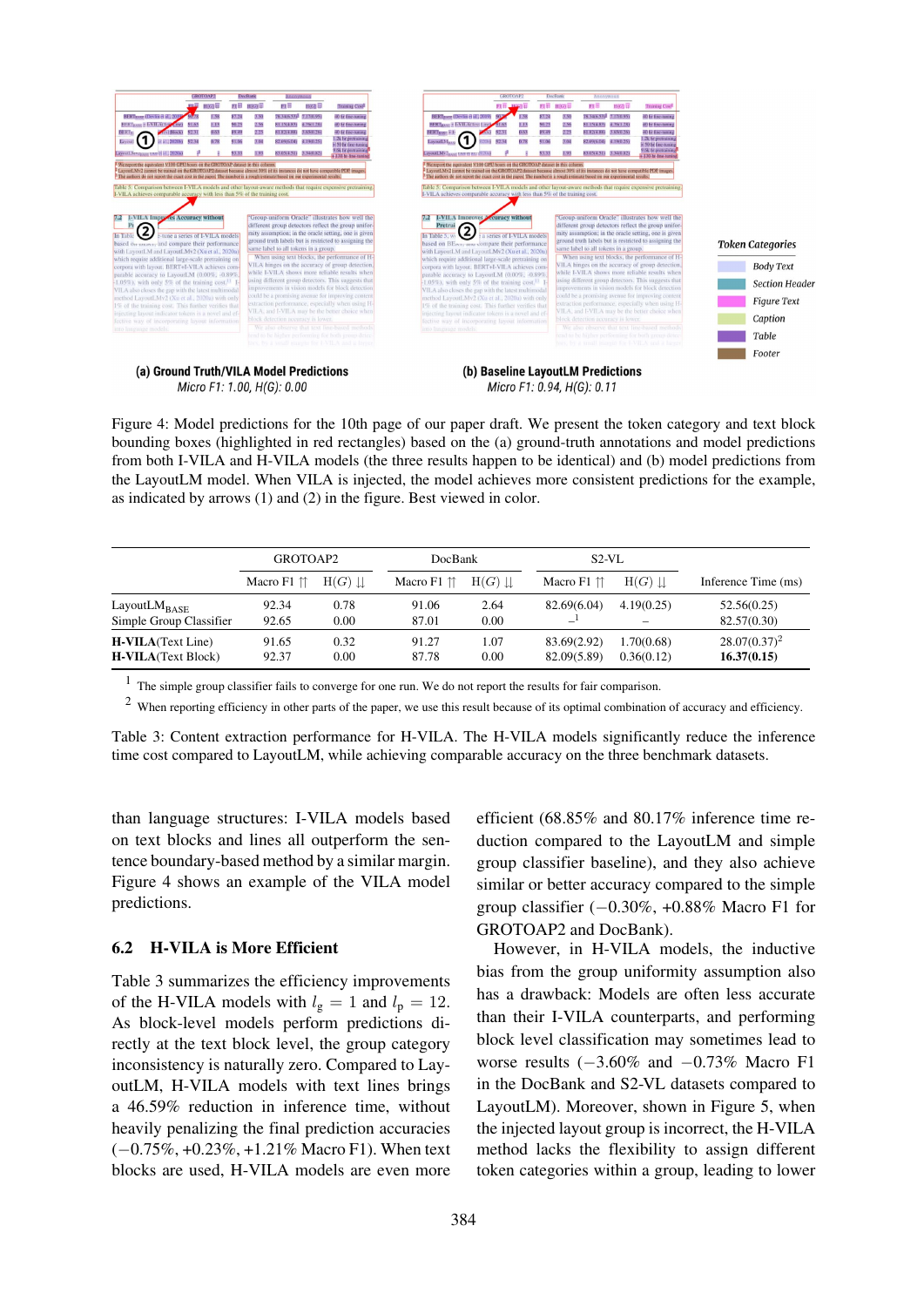

(a) I-VILA Predictions

(b) H-VILA Predictions

<span id="page-9-0"></span>Figure 5: Illustration of models trained and evaluated with incorrect text block detections (only the top half of the page is shown). The blocks are created by vision predictions, which fails to capture the correct caption text structure (arrow 1). Because the I-VILA model can generate different token predictions within a group, it maintains high accuracy, whereas H-VILA assigns the same category for all tokens in the incorrect block, leading to lower accuracy.

accuracy. Additional analysis of the impact of the layout group predictions is detailed in Section 8.

#### 7 Ablation Studies

## 7.1 I-VILA is Effective Across BERT Variants

To test the applicability of the VILA methods, we adapt I-VILA to different BERT variants and train them on the GROTOAP2 dataset. Shown in Table 4, I-VILA leads to consistent improvements on DistilBERT (Sanh et al., 2019), BERT, and RoBERTa (Liu et al., 2019),<sup>10</sup> leading to up to +1.77%, +1.69%, and 0.96% Macro F1 compared [to](#page-9-1) [non-V](#page-9-1)ILA co[unterparts.](#page-12-10)

## 7.2 I-VIL[A](#page-12-11) [Improves](#page-12-11) [Acc](#page-12-11)[ura](#page-9-2)cy without Pretraining

In Table 5, we fine-tune a series of I-VILA models based on BERT, and compare their performance with LayoutLM and LayoutLMv2 (Xu et al., 2021) which require additional large-scale pretr[aining](#page-10-0) [on](#page-10-0) corpora with layout. BERT+I-VILA achieves comparable accuracy to [LayoutLM](#page-13-2) (0.00%, −0.89%, −1.05%), with only 5% of [the](#page-13-2) [tr](#page-13-2)aining  $cost^{11}$  I-VILA also closes the gap with the latest multimodal method LayoutLMv2 (Xu et al., 2021) with only 1% of the training cost. This further verif[ies](#page-9-3) that injecting layout indicator

|                   |       | Base Model Baseline Text Line $G^{(\mathcal{L})}$ | Text Block $G^{(\mathcal{B})}$ |
|-------------------|-------|---------------------------------------------------|--------------------------------|
| <b>DistilBERT</b> | 90.52 | 91.14                                             | 92.12                          |
| <b>BERT</b>       | 90.78 | 91.65                                             | 92.31                          |
| <b>RoBERTa</b>    | 91.64 | 92.04                                             | 92.52                          |
| LayoutLM          | 92.34 | 92.37                                             | 93.38                          |

Table 4: Content extraction performance (Macro F1 on the GROTOAP2 dataset) for I-VILA using different BERT model variants. I-VILA can be applied to both standard BERT-based models and layout-aware ones, and consistently improves the classification accuracy.

<span id="page-9-1"></span>tokens is a novel and effective way of incorporating layout information into language models.

# 8 VILA in Practice: The Impact of Layout Group Detectors

Applying VILA methods in practice requires running a group layout detector as a critical first step. In this section, we analyze how the accuracy of different block and line group detectors affects the accuracy of H-VILA and I-VILA models.

The results are shown in Table 6. We report on the S2-VL dataset using two automated group detectors: the CERMINE PDF parser (Tkaczyk et al., 2015) and the Mask R-CNN vision model trained on the PubLayNet d[ataset](#page-10-1) [\(Z](#page-10-1)hong et al., 2019). We also report on using ground truth blocks as an upper bound. The ''Group-uniform Oracle'' illustr[ates](#page-13-4) [h](#page-13-4)ow well the different gr[oup detectors](#page-14-0) [reflec](#page-14-0)t the group uniformity assumption; in the oracle setting, one is given ground truth labels but is restricted to assigning the same label to all tokens in a group.

When using text blocks, the performance of H-VILA hinges on the accuracy of group detection, while I-VILA shows more reliable results when using different group detectors. This suggests that improvements in vision models for block detection could be a promising avenue for improving content extraction performance, especially when using H-VILA, and I-VILA may be the better choice when block detection accuracy is lower.

We also observe that text line-based methods tend to be higher performing for both group detectors, by a small margin for I-VILA and a larger one for H-VILA. The group detectors in our experiments are trained on data from PubLayNet, and applied to a different dataset, S2-VL. This

<sup>&</sup>lt;sup>10</sup>Positional embeddings are not used in these models.

<span id="page-9-3"></span><span id="page-9-2"></span> $11$ It takes 10.5 hours to finish fine-tuning I-VILA on the GROTOAP2 dataset using a 4 RTX 8000 machine, equivalent to around 60 V100 GPU hours, approximately 5% of the 1280 hours of the pretraining time for LayoutLM.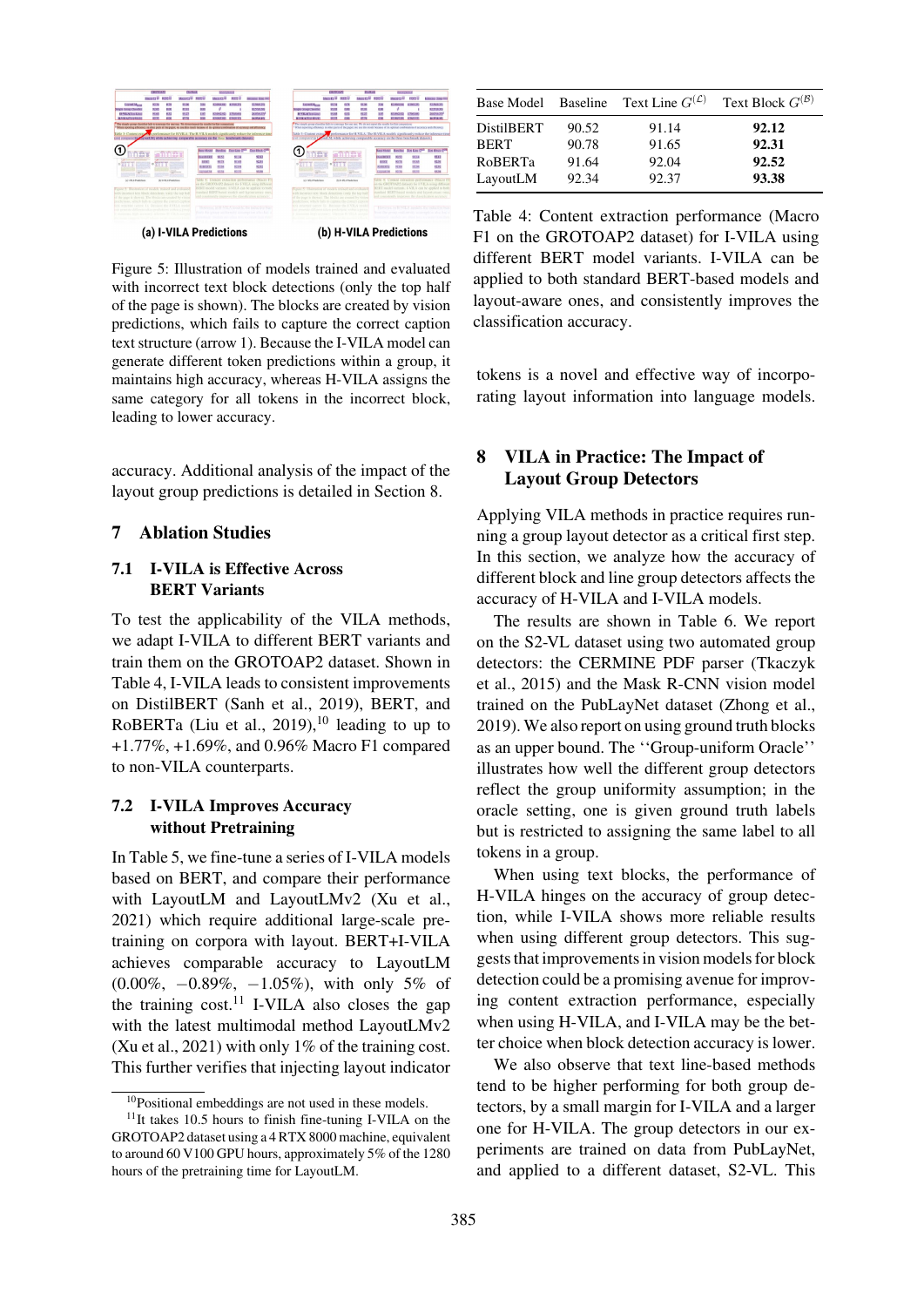|                                             | GROTOAP2        |                  | DocBank       |                         | $S2-VL$         |              |                                                           |
|---------------------------------------------|-----------------|------------------|---------------|-------------------------|-----------------|--------------|-----------------------------------------------------------|
|                                             | $F1$ $\Upsilon$ | $H(G) \parallel$ | $F1 \uparrow$ | $H(G) \perp\!\!\!\perp$ | $F1 \nuparrow$  | $H(G) \perp$ | Training Cost <sup>1</sup>                                |
| $BERT_{BASE}$ (Devlin et al., 2019)         | 90.78           | 1.58             | 87.24         | 3.50                    | $78.34(6.53)^1$ | 7.17(0.95)   | 40 hr fine-tuning                                         |
| $BERT_{BASE} + I-VILA(Text Line)$           | 91.65           | 1.13             | 90.25         | 2.56                    | 81.15(4.83)     | 4.76(1.28)   | 40 hr fine-tuning                                         |
| $BERT_{BASE} + I-VILA(Text Block)$          | 92.31           | 0.63             | 89.49         | 2.25                    | 81.82(4.88)     | 3.65(0.26)   | 40 hr fine-tuning                                         |
| LayoutL $M_{\text{BASE}}$ (Xu et al., 2020) | 92.34           | 0.78             | 91.06         | 2.64                    | 82.69(6.04)     | 4.19(0.25)   | 1.2k hr pretraining<br>$+50$ hr fine-tuning               |
| LayoutL $Mv2_{BASE}$ (Xu et al., 2021)      | $-2$            |                  | 93.33         | 1.93                    | 83.05(4.51)     | 3.34(0.82)   | 9.6k hr pretraining <sup>3</sup><br>$+130$ hr fine-tuning |

<sup>1</sup> We report t[he equiva](#page-13-1)l[ent V](#page-13-1)100 GPU hours on the GROTOAP dataset in this column.

 $2$  LayoutLMv2 cannot be trained on the GROTOAP2 dataset because almost 30% of its instances do not have compatible PDF images.

<sup>3</sup> The authors do not report the exact cost in the paper. The number is a rough estimate based on our experimental results.

Table 5: Comparison between I-VILA models and other layout-aware methods that require expensive pretraining. I-VILA achieves comparable accuracy with less than 5% of the training cost.

<span id="page-10-0"></span>

|                           |                    | <b>Group-uniform Oracle</b> |                | <b>I-VILA</b> |            |             | <b>H-VILA</b> |  |  |
|---------------------------|--------------------|-----------------------------|----------------|---------------|------------|-------------|---------------|--|--|
| Experiment                | Group Source       | Max Macro F1                | H(G)           | Macro F1      | H(G)       | Macro F1    | H(G)          |  |  |
|                           | Ground-Truth       | 100.00(0.00)                | 0.00(0.00)     | 86.50(4.52)   | 1.86(0.29) | 85.91(3.13) | 0.35(0.19)    |  |  |
| Varying $G^{\mathcal{B}}$ | Vision Model       | 99.31(0.23)                 | 1.09(0.30)     | 83.44(6.48)   | 2.83(0.34) | 82.09(5.89) | 0.36(0.12)    |  |  |
|                           | <b>PDF</b> Parsing | 96.91(1.09)                 | 2.06(0.86)     | 83.95(4.45)   | 3.93(0.93) | 78.69(4.90) | 0.02(0.01)    |  |  |
|                           | Vision Model       | 99.57(0.13)                 | $0.42(0.18)^1$ | 83.77(5.75)   | 1.20(0.16) | 83.69(2.92) | 0.20(0.12)    |  |  |
| Varying $G^{\mathcal{L}}$ | <b>PDF</b> Parsing | 99.70(0.12)                 | 0.38(0.26)     | 82.97(5.56)   | 1.28(0.13) | 82.61(4.10) | 0.00(0.00)    |  |  |

<sup>1</sup> For text line detector experiments, we report  $H(G)$  based on text lines rather than blocks.

Table 6: VILA model performance when using different layout group detectors for text blocks  $G^{(B)}$  and lines  $G^{(C)}$ on the S2-VL dataset.

<span id="page-10-1"></span>domain transfer affects block detectors more than line detectors, because the two datasets define blocks differently. This setting is realistic because ground truth blocks from the target dataset may not always be available for training (even when labeled tokens are). Training a group detector on S2-VL is likely to improve performance.

## 9 Conclusion

In this paper, we introduce two new ways to integrate Visual Layout (VILA) structures into the NLP pipeline for structured content extraction from scientific paper PDFs. We show that inserting special indicator tokens based on VILA (I-VILA) can lead to robust improvements in token classification accuracy (up to +1.9% Macro F1) and consistency (up to  $-32\%$  group category inconsistency). In addition, we design a hierarchical transformer model based on VILA (H-VILA), which can reduce inference time by 46% with less than 0.8% Macro F1 reduction compared to previous SOTA methods. These VILA-based methods can be easily incorporated into different BERT variants with only fine-tuning, achieving comparable performance against existing work with only 5% of the training cost. We ablate the influence of different visual layout detectors on VILA-based models, and provide suggestions for practical use. We release a benchmark suite, along with a newly curated dataset S2-VL, to systematically evaluate the proposed methods.

Our study is well-aligned with the recent exploration of injecting structures into language models, and provides new perspectives on how to incorporate documents' visual structures. The approach shows how explicitly modeling task structure can help achieve ''green AI'' goals, dramatically reducing computation and energy costs without significant loss in accuracy. While we evaluate on scientific documents, related visual group structures also exist in other kinds of documents, and adapting our techniques to those domains could offer improvements in corporate reports, historical archives, or legal documents, and this is an item of future work.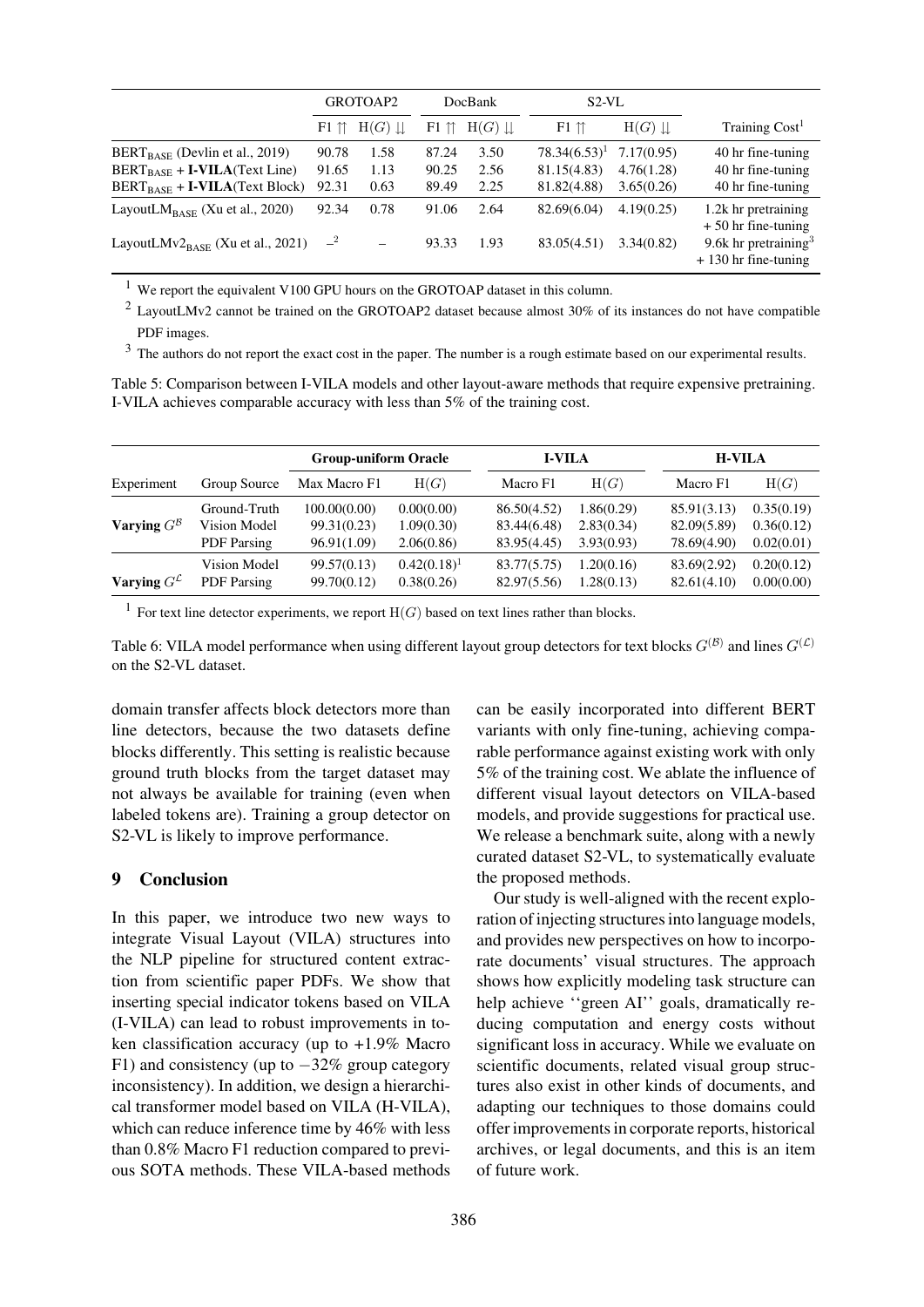## Acknowledgments

We thank the anonymous reviewers and TACL editors for their comments and feedback on our draft, and we thank Ruochen Zhang, Mark Neumann, Rodney Kinney, Dirk Groeneveld, and Mike Cafarella for the helpful discussion and suggestions. This project is supported in part by NSF grant OIA-2033558, NSF RAPID award 2040196, ONR grant N00014-21-1-2707, and the University of Washington WRF/Cable Professorship.

# References

- 2008–2021. Grobid. https://github.com /kermitt2/grobid. Accessed: 2021-04-30.
- <span id="page-11-3"></span>2021. ICDAR2021 competition on mathematical formula detection. h[ttp://transcriptorium](https://github.com/kermitt2/grobid) [.eu/htrcontest/M](https://github.com/kermitt2/grobid)athsICDAR2021/. Accessed: 2021-04-30.
- <span id="page-11-11"></span><span id="page-11-2"></span>Waleed Ammar, [Dirk Groeneveld, Chandra](http://transcriptorium.eu/htrcontest/MathsICDAR2021/) [Bhagavatula, Iz Beltagy, Miles Crawford,](http://transcriptorium.eu/htrcontest/MathsICDAR2021/) Doug Downey, Jason Dunkelberger, Ahmed Elgohary, Sergey Feldman, Vu Ha, Rodney Kinney, Sebastian Kohlmeier, Kyle Lo, Tyler Murray, Hsu-Han Ooi, Matthew Peters, Joanna Power, Sam Skjonsberg, Lucy Wang, Chris Wilhelm, Zheng Yuan, Madeleine van Zuylen, and Oren Etzioni. 2018. Construction of the literature graph in semantic scholar. In *Proceedings of the 2018 Conference of the North American Chapter of the Association for Computational Linguistics: Human Language Technologies, Volume 3 (Industry Papers)*, pages 84–91, New Orleans - Louisiana. Association for Computational Linguistics. https://doi.org/10.18653 /v1/N18-3011
- He Bai, Peng Shi, Jimmy Lin, Yuqing Xie, Luchen Tan, Kun [Xiong, Wen Gao, and Ming Li.](https://doi.org/10.18653/v1/N18-3011) [2021. Segatron: Se](https://doi.org/10.18653/v1/N18-3011)gment-aware transformer for language modeling and understanding. In *Proceedings of the AAAI Conference on Artificial Intelligence*, volume 35, pages 12526–12534.
- <span id="page-11-9"></span>Iz Beltagy, Kyle Lo, and Arman Cohan. 2019. SciBERT: A pretrained language model for scientific text. In *Proceedings of the 2019 Conference on Empirical Methods in Natural Language Processing and the 9th International Joint Conference on Natural Language Processing (EMNLP-IJCNLP)*, pages 3615–3620,

Hong Kong, China. Association for Computational Linguistics. https://doi.org/10 .18653/v1/D19-1371

- Leo Breiman. 2001. Random forests. *Machine Learning*, 45(1):5–32. [https://doi.org](https://doi.org/10.18653/v1/D19-1371) [/10.1023/A:10109334](https://doi.org/10.18653/v1/D19-1371)04324
- <span id="page-11-6"></span><span id="page-11-0"></span>Jacob Devlin, Ming-Wei Chang, Kenton Lee, and Kristina Toutanova. 20[19. BERT: Pre-training](https://doi.org/10.1023/A:1010933404324) [of deep bidirectional transformers fo](https://doi.org/10.1023/A:1010933404324)r language understanding. In *Proceedings of the 2019 Conference of the North American Chapter of the Association for Computational Linguistics: Human Language Technologies, Volume 1 (Long and Short Papers)*, pages 4171–4186, Minneapolis, Minnesota. Association for Computational Linguistics.
- Kaiming He, Georgia Gkioxari, Piotr Dollár, and Ross Girshick. 2017. Mask R-CNN. In *Proceedings of the IEEE international conference on computer vision*, pages 2961–2969.
- <span id="page-11-12"></span><span id="page-11-7"></span>Sepp Hochreiter and Jürgen Schmidhuber. 1997. Long short-term memory. *Neural Computation*, 9(8):1735–1780. https://doi.org /10.1162/neco.1997.9.8.1735
- <span id="page-11-4"></span>Diederik P. Kingma and Jimmy Ba. 2015. Adam: A method for stochasti[c optimization. In](https://doi.org/10.1162/neco.1997.9.8.1735) *3rd [International Conference on Learning R](https://doi.org/10.1162/neco.1997.9.8.1735)epresentations, ICLR 2015, San Diego, CA, USA, May 7-9, 2015, Conference Track Proceedings*.
- <span id="page-11-14"></span><span id="page-11-13"></span><span id="page-11-5"></span>John D. Lafferty, Andrew McCallum, and Fernando C. N. Pereira. 2001. Conditional random fields: Probabilistic models for segmenting and labeling sequence data. In *Proceedings of the Eighteenth International Conference on Machine Learning (ICML 2001), Williams College, Williamstown, MA, USA, June 28 – July 1, 2001*, pages 282–289. Morgan Kaufmann.
- <span id="page-11-8"></span>Haejun Lee, Drew A. Hudson, Kangwook Lee, and Christopher D. Manning. 2020. SLM: Learning a discourse language representation with sentence unshuffling. In *Proceedings of the 2020 Conference on Empirical Methods in Natural Language Processing (EMNLP)*, pages 1551–1562, Online. Association for Computational Linguistics.
- <span id="page-11-10"></span><span id="page-11-1"></span>Minghao Li, Yiheng Xu, Lei Cui, Shaohan Huang, Furu Wei, Zhoujun Li, and Ming Zhou. 2020. DocBank: A benchmark dataset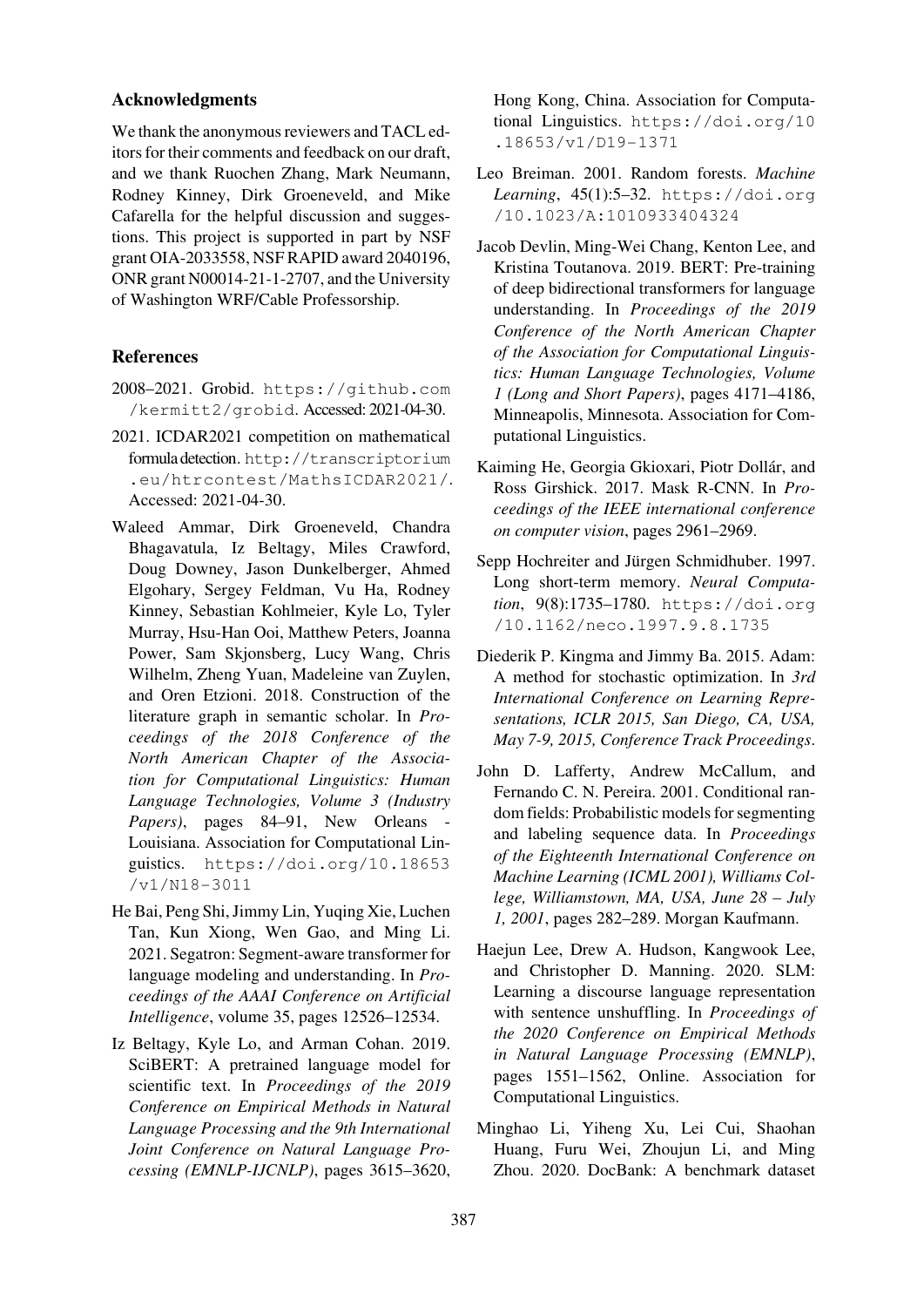for document layout analysis. In *Proceedings of the 28th International Conference on Computational Linguistics, COLING 2020, Barcelona, Spain (Online), December 8–13, 2020*, pages 949–960. International Committee on Computational Linguistics.

- <span id="page-12-0"></span>Peizhao Li, Jiuxiang Gu, Jason Kuen, Vlad I. Morariu, Handong Zhao, Rajiv Jain, Varun Manjunatha, and Hongfu Liu. 2021. Self-Doc: Self-supervised document representation learning. In *Proceedings of the IEEE/CVF Conference on Computer Vision and Pattern Recognition*, pages 5652–5660.
- Yinhan Liu, Myle Ott, Naman Goyal, Jingfei Du, Mandar Joshi, Danqi Chen, Omer Levy, Mike Lewis, Luke Zettlemoyer, and Veselin Stoyanov. 2019. RoBERTa: A robustly optimized BERT pretraining approach. *CoRR*, cs.CL/1907.11692v1.
- <span id="page-12-11"></span><span id="page-12-2"></span>Nikolaos Livathinos, Cesar Berrospi, Maksym Lysak, Viktor Kuropiatnyk, Ahmed Nassar, Andre Carvalho, Michele Dolfi, Christoph Auer, Kasper Dinkla, and Peter W. J. Staar. 2021. Robust PDF document conversion using recurrent neural networks. In *Thirty-Fifth AAAI Conference on Artificial Intelligence, AAAI 2021, Thirty-Third Conference on Innovative Applications of Artificial Intelligence, IAAI 2021, The Eleventh Symposium on Educational Advances in Artificial Intelligence, EAAI 2021, Virtual Event, February 2-9, 2021*, pages 15137–15145. AAAI Press.
- Kyle Lo, Lucy Lu Wang, Mark Neumann, Rodney Kinney, and Daniel Weld. 2020. S2ORC: The semantic scholar open research corpus. In *Proceedings of the 58th Annual Meeting of the Association for Computational Linguistics*, pages 4969–4983, Online. Association for Computational Linguistics.
- Ilya Loshchilov and Frank Hutter. 2019. Decoupled weight decay regularization. In *7th International Conference on Learning Representations, ICLR 2019, New Orleans, LA, USA, May 6–9, 2019*. OpenReview.net.
- <span id="page-12-7"></span><span id="page-12-6"></span>Paulius Micikevicius, Sharan Narang, Jonah Alben, Gregory F. Diamos, Erich Elsen, David García, Boris Ginsburg, Michael Houston, Oleksii Kuchaiev, Ganesh Venkatesh, and Hao Wu. 2018. Mixed precision training. In *6th International Conference on Learning*

*Representations, ICLR 2018, Vancouver, BC, Canada, April 30 - May 3, 2018, Conference Track Proceedings*. OpenReview.net.

- <span id="page-12-4"></span>Mark Neumann, Zejiang Shen, and Sam Skjonsberg. 2021. PAWLS: PDF annotation with labels and structure. In *Proceedings of the 59th Annual Meeting of the Association for Computational Linguistics and the 11th International Joint Conference on Natural Language Processing: System Demonstrations*, pages 258–264, Online. Association for Computational Linguistics. https://doi.org /10.18653/v1/2021.acl-demo.31
- <span id="page-12-5"></span>Adam Paszke, Sam Gross, Francisco Massa, Adam Lerer, James [Bradbury, Gregory](https://doi.org/10.18653/v1/2021.acl-demo.31) [Chanan, Trevor Killeen, Zeming Lin, Nata](https://doi.org/10.18653/v1/2021.acl-demo.31)lia Gimelshein, Luca Antiga, Alban Desmaison, Andreas Kopf, Edward Yang, Zachary DeVito, Martin Raison, Alykhan Tejani, Sasank Chilamkurthy, Benoit Steiner, Lu Fang, Junjie Bai, and Soumith Chintala. 2019. PyTorch: An imperative style, high-performance deep learning library. In *Advances in Neural Information Processing Systems*, volume 32. Curran Associates, Inc.
- Shaoqing Ren, Kaiming He, Ross Girshick, and Jian Sun. 2015. Faster R-CNN: Towards real-time object detection with region proposal networks. *Advances in Neural Information Processing Systems*, 28:91–99.
- <span id="page-12-12"></span><span id="page-12-9"></span><span id="page-12-8"></span>Nipun Sadvilkar and Mark Neumann. 2020. PySBD: Pragmatic sentence boundary disambiguation. In *Proceedings of Second Workshop for NLP Open Source Software (NLP-OSS)*, pages 110–114, Online. Association for Computational Linguistics. https://doi.org /10.18653/v1/2020.nlposs-1.15
- Victor Sanh, Lysandre Debut, Julien Chaumond, and Thomas Wolf. 201[9. Distilbert, a distilled](https://doi.org/10.18653/v1/2020.nlposs-1.15) [version of BERT: Smaller, faster, cheaper a](https://doi.org/10.18653/v1/2020.nlposs-1.15)nd lighter. *CoRR*, cs.CL/1910.01108v4.
- <span id="page-12-10"></span>Roy Schwartz, Jesse Dodge, Noah A. Smith, and Oren Etzioni. 2020. Green AI. *Communications of the ACM*, 63(12):54–63. https://doi .org/10.1145/3381831
- <span id="page-12-3"></span><span id="page-12-1"></span>Zejiang Shen, Ruochen Zhang, Melissa Dell, Benjamin Charles Germain Le[e, Jacob Carlson,](https://doi.org/10.1145/3381831) [and Weining Li. 2021. L](https://doi.org/10.1145/3381831)ayoutParser: A unified toolkit for deep learning based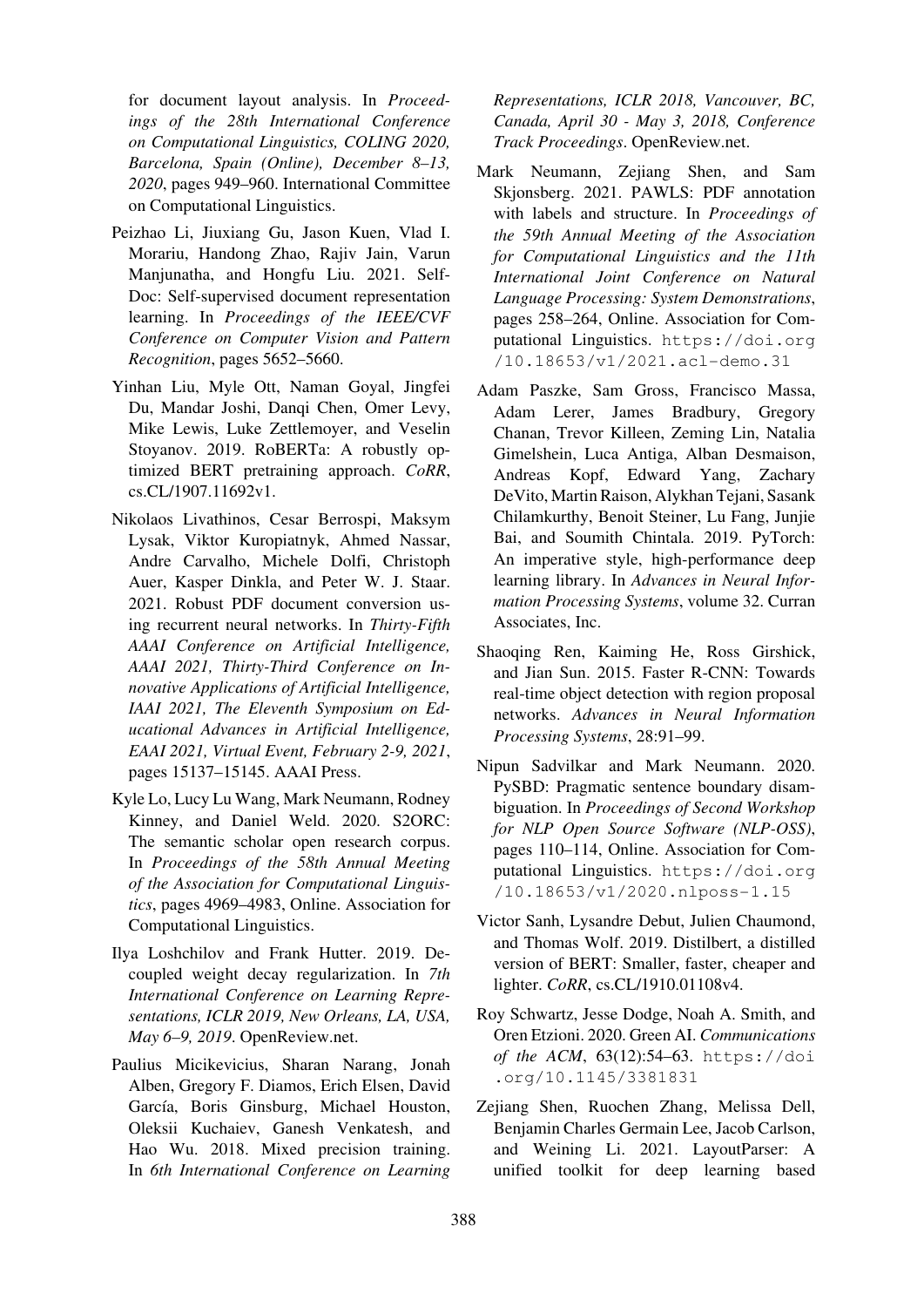document image analysis. In *Document Analysis and Recognition – ICDAR 2021*, pages 131–146, Cham. Springer International Publishing. https://doi.org/10.1007 /978-3-030-86549-8\_9

- <span id="page-13-7"></span>Noah Siegel, Nicholas Lourie, Russell Power, and Walee[d Ammar. 2018. Extracting sci](https://doi.org/10.1007/978-3-030-86549-8_9)[entific figures with distantly](https://doi.org/10.1007/978-3-030-86549-8_9) supervised neural networks. In *Proceedings of the 18th ACM/IEEE on joint conference on digital libraries*, pages 223–232. https://doi .org/10.1145/3197026.3197040
- <span id="page-13-6"></span><span id="page-13-5"></span>Peter W. J. Staar, Michele Dolfi, Christoph Auer, and Costas Bekas. 20[18. Corpus con](https://doi.org/10.1145/3197026.3197040)[version service: A machine learning platf](https://doi.org/10.1145/3197026.3197040)orm to ingest documents at scale. In *Proceedings of the 24th ACM SIGKDD International Conference on Knowledge Discovery & Data Mining*, pages 774–782. https://doi.org /10.1145/3219819.3219834
- <span id="page-13-11"></span>Dominika Tkaczyk, Pawel Szostek, and Lukasz Bolikowski. 2014. GRO[TOAP2 — the method](https://doi.org/10.1145/3219819.3219834)[ology of creating a large gro](https://doi.org/10.1145/3219819.3219834)und truth dataset of scientific articles. *D-Lib Magazine*, 20(11/12). https://doi.org/10 .1045/november14-tkaczyk
- <span id="page-13-10"></span><span id="page-13-4"></span>Dominika Tkaczyk, Paweł Szostek, Mateusz Fedoryszak, Piotr [Jan Dendek, and Łukasz](https://doi.org/10.1045/november14-tkaczyk) [Bolikowski. 2015. CERMINE: Auto](https://doi.org/10.1045/november14-tkaczyk)matic extraction of structured metadata from scientific literature. *International Journal on Document Analysis and Recognition (IJDAR)*, 18(4):317–335. https://doi.org/10 .1007/s10032-015-0249-8
- Ashish Vaswani, Noam Shazeer, Niki Parmar, Jakob Uszkoreit, [Llion Jones, Aidan N. Gomez,](https://doi.org/10.1007/s10032-015-0249-8) [Łukasz Kaiser, and Illia Polosukhin.](https://doi.org/10.1007/s10032-015-0249-8) 2017. Attention is all you need. In *Advances in Neural Information Processing Systems*, volume 30. Curran Associates, Inc.
- <span id="page-13-12"></span><span id="page-13-0"></span>Lucy Lu Wang, Isabel Cachola, Jonathan Bragg, Evie Yu-Yen Cheng, Chelsea Haupt, Matt Latzke, Bailey Kuehl, Madeleine van Zuylen, Linda Wagner, and Daniel S. Weld. 2021. Improving the accessibility of scientific documents: Current state, user needs, and a system solution to enhance scientific PDF accessibility for blind and low vision users. *CoRR*, cs.DL/2105.00076v1.
- Lucy Lu Wang, Kyle Lo, Yoganand Chandrasekhar, Russell Reas, Jiangjiang Yang, Darrin Eide, Kathryn Funk, Rodney Kinney, Ziyang Liu, William Merrill, Paul Mooney, Dewey A. Murdick, Devvret Rishi, Jerry Sheehan, Zhihong Shen, Brandon Stilson, Alex D. Wade, Kuansan Wang, Chris Wilhelm, Boya Xie, Douglas Raymond, Daniel S. Weld, Oren Etzioni, and Sebastian Kohlmeier. 2020. CORD-19: The covid-19 open research dataset. *CoRR*, cs.DL/2004.10706v4.
- <span id="page-13-13"></span>Thomas Wolf, Lysandre Debut, Victor Sanh, Julien Chaumond, Clement Delangue, Anthony Moi, Pierric Cistac, Tim Rault, Remi Louf, Morgan Funtowicz, Joe Davison, Sam Shleifer, Patrick von Platen, Clara Ma, Yacine Jernite, Julien Plu, Canwen Xu, Teven Le Scao, Sylvain Gugger, Mariama Drame, Quentin Lhoest, and Alexander Rush. 2020. Transformers: State-of-the-art natural language processing. In *Proceedings of the 2020 Conference on Empirical Methods in Natural Language Processing: System Demonstrations*, pages 38–45, Online. Association for Computational Linguistics. https://doi.org/10 .18653/v1/2020.emnlp-demos.6
- <span id="page-13-3"></span><span id="page-13-1"></span>Yiheng Xu, Minghao Li, Lei Cui, Shaohan Huang, Furu Wei, and Mi[ng Zhou. 2020. Layoutlm:](https://doi.org/10.18653/v1/2020.emnlp-demos.6) [Pre-training of text and layout for docum](https://doi.org/10.18653/v1/2020.emnlp-demos.6)ent image understanding. In *KDD '20: The 26th ACM SIGKDD Conference on Knowledge Discovery and Data Mining, Virtual Event, CA, USA, August 23–27, 2020*, pages 1192–1200. ACM.
- <span id="page-13-2"></span>Yang Xu, Yiheng Xu, Tengchao Lv, Lei Cui, Furu Wei, Guoxin Wang, Yijuan Lu, Dinei A. F. Florêncio, Cha Zhang, Wanxiang Che, Min Zhang, and Lidong Zhou. 2021. LayoutLMv2: Multi-modal pre-training for visually-rich document understanding. In *Proceedings of the 59th Annual Meeting of the Association for Computational Linguistics and the 11th International Joint Conference on Natural Language Processing, ACL/IJCNLP 2021, (Volume 1: Long Papers), Virtual Event, August 1–6, 2021*, pages 2579–2591. Association for Computational Linguistics.
- <span id="page-13-9"></span><span id="page-13-8"></span>Liu Yang, Mingyang Zhang, Cheng Li, Michael Bendersky, and Marc Najork. 2020. Beyond 512 tokens: Siamese multi-depth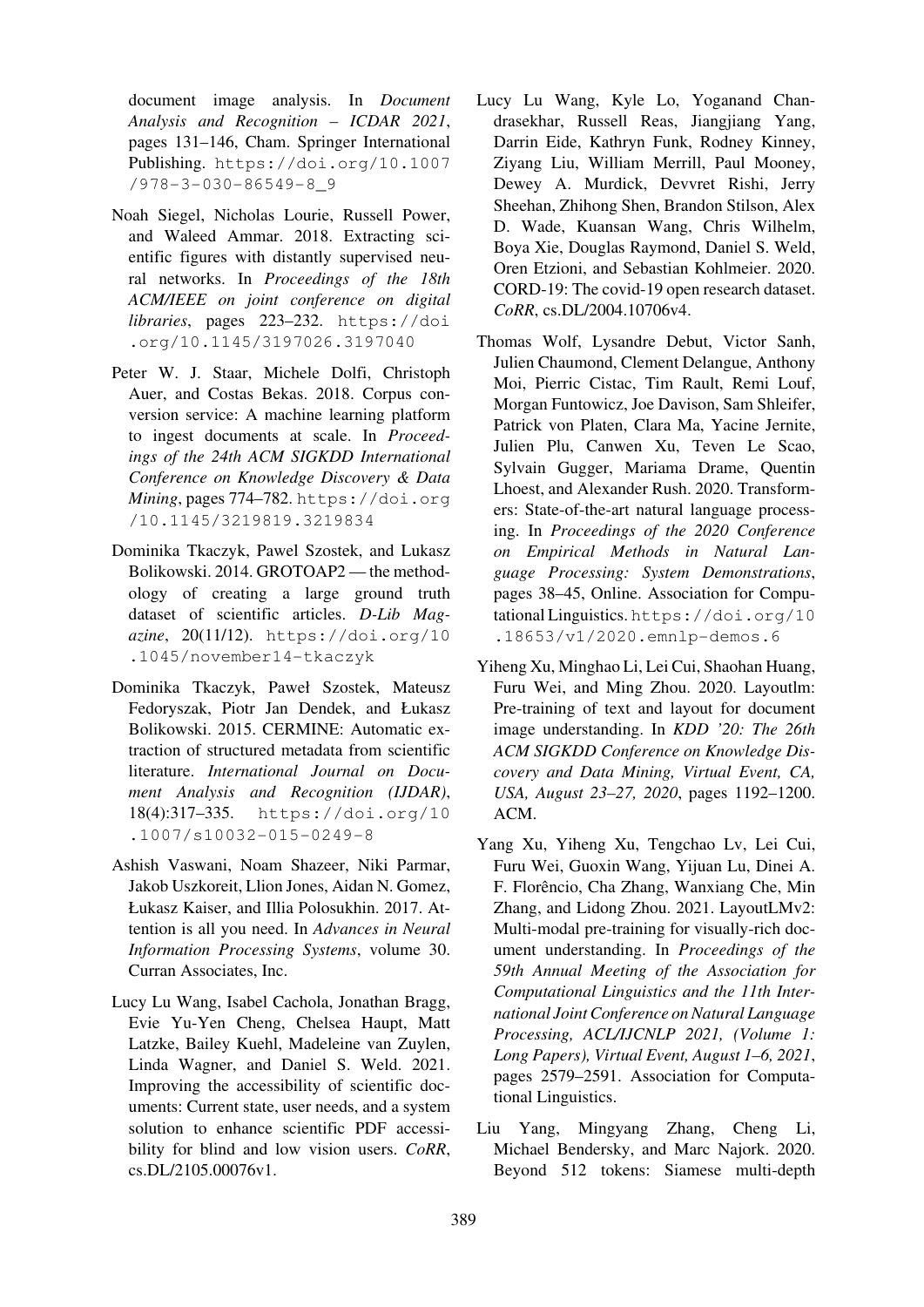transformer-based hierarchical encoder for long-form document matching. In *Proceedings of the 29th ACM International Conference on Information & Knowledge Management*, pages 1725–1734. https://doi.org/10 .1145/3340531.3411908

- <span id="page-14-2"></span>Xingxing Zhang, Furu Wei, and Ming Zhou. 2019. HIBERT: D[ocument level pre-training](https://doi.org/10.1145/3340531.3411908) [of hierarchical bidirectional tr](https://doi.org/10.1145/3340531.3411908)ansformers for document summarization. In *Proceedings of the 57th Annual Meeting of the Association for Computational Linguistics*, pages 5059–5069, Florence, Italy. Association for Computational Linguistics. https://doi.org/10 .18653/v1/P19-1499
- <span id="page-14-1"></span><span id="page-14-0"></span>Xu Zhong, Jianbin Tang, and Antonio Jimeno Yepes. 2019. Pub[LayNet: Largest dataset ever](https://doi.org/10.18653/v1/P19-1499) [for document layout analys](https://doi.org/10.18653/v1/P19-1499)is. In *2019 International Conference on Document Analysis and Recognition (ICDAR)*, pages 1015–1022. IEEE. https://doi.org/10.1109/ICDAR .2019.00166

# A Mo[del Performance Breakdown](https://doi.org/10.1109/ICDAR.2019.00166)

In [Tables 7, 8, and](https://doi.org/10.1109/ICDAR.2019.00166) 9, we present model accuracies on GROTOAP2, DocBank, and S2-VL of each category for the results reported in the main paper.

## B Improvements of the DocBank Dataset

We implement several fixes for the public version of the DocBank dataset to improve its accuracy and create faithful VILA structures.

## B.1 Dataset Artifacts

As the DocBank dataset is automatically generated via parsing LaTeX source from arXiv, it will inevitably include noise. Moreover, the authors only release the document screenshots and token information parsed using PDFMiner<sup>12</sup> instead of the source PDF files, which causes additional issues when using the dataset. We identify some major error categories during the [cou](#page-14-3)rse of our project, detailed as follows:

Incorrect PDF Parsing The PDFMiner software does not work perfectly when parsing CID fonts, $^{13}$  which are often used for rendering special symbols in PDFs. For example, the software may incorrectly parse  $25^{\circ}$ C as  $25$  (cid:176)  $C.$  Including such (cid: \*) tokens in the input t[ex](#page-14-4)t is not reasonable, because they break the natural flow of the text and most pre-trained language model tokenizers cannot appropriately encode such tokens.

Erroneous Label Generation Token labels in DocBank are extracted by parsing latex commands. For example, it will label all text in the command  $\ast \ast \ast \ast$  as "abstract". Though theoretically this approach may work well for ''standard'' documents, we find the resulting label quality is far from ideal when processing real-world documents at scale. One major issue is that it cannot appropriately handle user-created macros, which are often used for compiling complex math equations. It leads to very low (label) accuracy in the ''equation'' category in the dataset—in fact, we manually inspected 10 pages, and found 60% of the math equation tokens are wrongly labeled as other classes. This approach also fails to appropriately label some document texts that are passively generated with the La-TeX commands, for example, the ''Figure \*'' produced by the \caption command is treated as ''paragraph''.

Lack of VILA Structures As the DocBank dataset generating method solely operates on the document TeX sources, it does not include visual layout information. The missing VILA structures leads to low label accuracy for layout-sensitive categories like figure and tables—for example, when a figure contains selectable text (i.e., it is not stored in a format like PNG or JPG, but instead contains text tokens returned by the PDF parser), the method cannot recognize such tokens and thus it assigns incorrect labels (other than ''figure''). Though the authors tried to create layout group structures by applying connected component analysis method to PDF tokens, $^{14}$  we observed different types of errors in the generated groups, for example, mis-identifying paragraph breaks (combining multiple paragraph bloc[ks i](#page-14-5)nto

<span id="page-14-3"></span><sup>12</sup>https://github.com/euske/pdfminer (last accessed Jan. 1, 2022).

<sup>13</sup>https://en.wikipedia.org/wiki/Post Script fonts (last accessed Jan. 1, 2022).

<span id="page-14-5"></span><span id="page-14-4"></span><sup>&</sup>lt;sup>14</sup>The algorithm iteratively selects and groups adjacent tokens with the same category, and ultimately produces a list of t[oken collections that approximate the layout groups.](https://en.wikipedia.org/wiki/PostScript_fonts)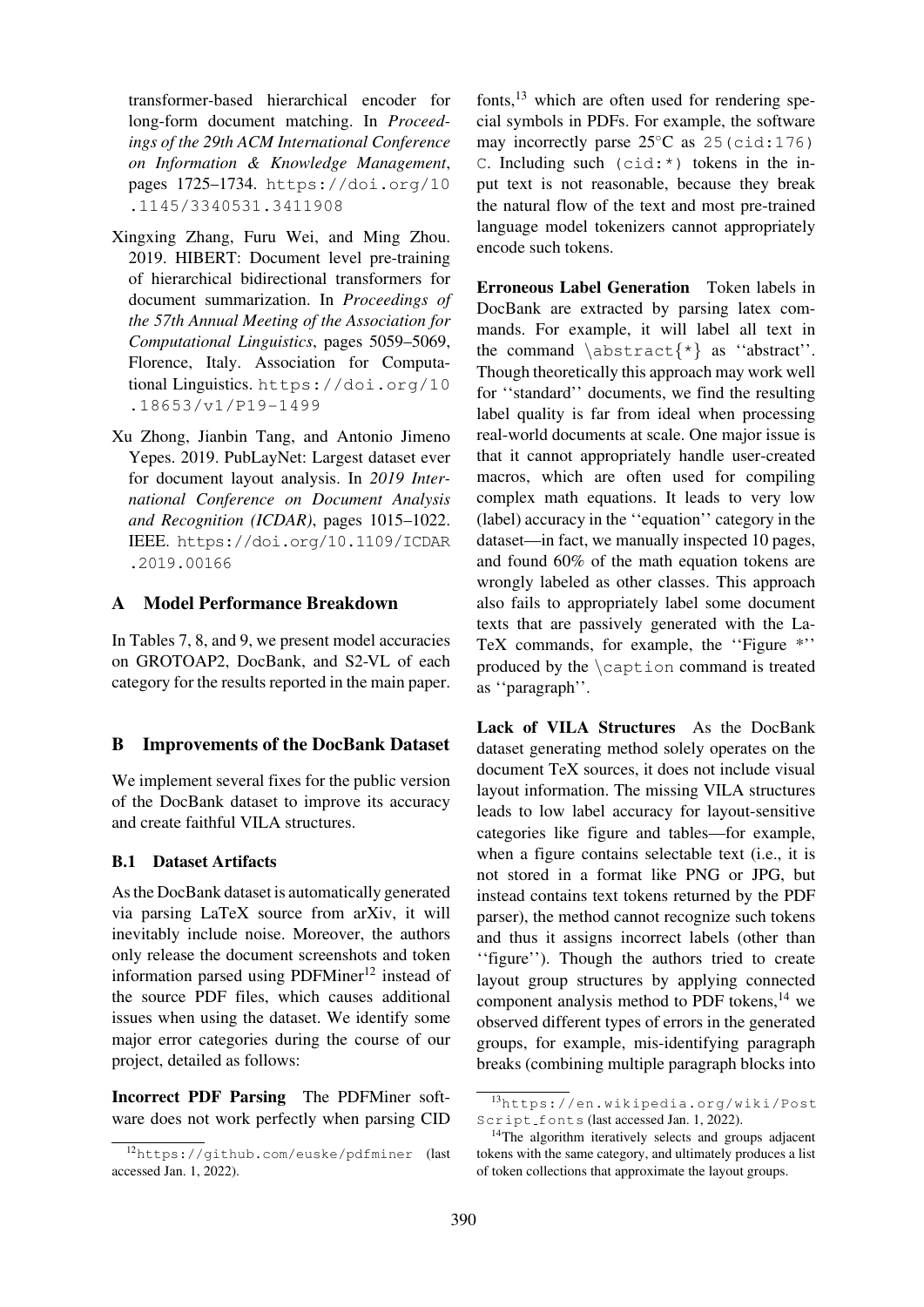|                                                | <b>Abstract</b> | Acknowledgment    | <b>Affiliation</b> | Author | Author<br>Title | <b>Bib</b><br>Info | Body<br>Content | <b>Conflict</b><br><b>Statement</b> |
|------------------------------------------------|-----------------|-------------------|--------------------|--------|-----------------|--------------------|-----------------|-------------------------------------|
| <b>BERT</b> BASE                               | 97.42           | 95.83             | 96.12              | 96.91  | 96.09           | 95.00              | 98.80           | 88.66                               |
| BERT <sub>BASE</sub> + I-VILA(Text Line)       | 97.65           | 95.89             | 96.61              | 97.17  | 96.48           | 95.78              | 98.93           | 88.28                               |
| BERT <sub>BASE</sub> + I-VILA(Text Block)      | 97.67           | 96.46             | 96.80              | 97.23  | 97.73           | 96.29              | 98.99           | 91.88                               |
| LayoutLMBASE                                   | 98.05           | 96.29             | 96.64              | 97.49  | 96.51           | 96.74              | 99.06           | 91.16                               |
| LayoutLM <sub>BASE</sub> + Sentence Breaks     | 97.92           | 96.32             | 96.68              | 96.74  | 95.42           | 96.77              | 99.11           | 90.42                               |
| LayoutL $M_{\rm BASE}$ + I-VILA(Text Line)     | 97.99           | 96.41             | 96.72              | 97.29  | 95.98           | 96.66              | 99.11           | 90.75                               |
| LayoutL $M_{\rm BASE}$ + I-VILA(Text Block)    | 98.12           | 96.81             | 96.93              | 96.96  | 97.52           | 96.87              | 99.14           | 91.43                               |
| Simple Group Classifier                        | 96.10           | 95.53             | 97.10              | 97.48  | 97.94           | 96.68              | 98.94           | 93.25                               |
| <b>H-VILA</b> (Text Line)                      | 98.47           | 95.88             | 96.21              | 97.46  | 95.26           | 96.68              | 99.16           | 89.67                               |
| <b>H-VILA</b> (Text Block)                     | 98.01           | 96.45             | 96.14              | 97.38  | 96.31           | 96.33              | 99.08           | 91.67                               |
| # Tokens in Class                              | 395788          | 88531             | 90775              | 26742  | 7083            | 223739             | 7567934         | 22289                               |
| contd.                                         | Copyright       | Correspondence    | <b>Dates</b>       | Editor | <b>Equation</b> | <b>Figure</b>      | <b>Glossary</b> | <b>Keywords</b>                     |
| <b>BERT</b> BASE                               | 97.34           | 89.66             | 94.56              | 99.71  | 17.60           | 94.05              | 80.18           | 93.42                               |
| BERT <sub>BASE</sub> + I-VILA(Text Line)       | 97.38           | 89.57             | 94.60              | 99.93  | 25.00           | 94.84              | 81.35           | 94.34                               |
| BERT <sub>BASE</sub> + I-VILA(Text Block)      | 97.85           | 91.29             | 94.99              | 99.95  | 29.46           | 95.52              | 80.45           | 95.40                               |
| LayoutLM <sub>BASE</sub>                       | 97.63           | 89.99             | 94.80              | 99.90  | 30.78           | 95.52              | 83.83           | 94.95                               |
| $LayoutLM_{BASE}$ + Sentence Breaks            | 97.62           | 90.07             | 94.73              | 99.95  | 20.73           | 95.83              | 84.99           | 93.88                               |
| LayoutL $M_{\rm BASE}$ + I-VILA(Text Line)     | 97.47           | 90.97             | 95.20              | 99.93  | 26.42           | 95.67              | 84.16           | 94.82                               |
| LayoutL $M_{\text{BASE}}$ + I-VILA(Text Block) | 97.66           | 91.04             | 95.13              | 100.00 | 39.28           | 95.74              | 87.00           | 96.23                               |
| Simple Group Classifier                        | 97.56           | 92.11             | 95.47              | 100.00 | 33.17           | 95.77              | 80.35           | 95.64                               |
| H-VILA(Text Line)                              | 97.78           | 89.96             | 94.98              | 99.91  | 15.60           | 95.63              | 84.01           | 93.69                               |
| <b>H-VILA</b> (Text Block)                     | 97.98           | 90.37             | 94.92              | 100.00 | 30.64           | 95.86              | 78.29           | 96.15                               |
| # Tokens in Class                              | 57419           | 26653             | 23702              | 2937   | 761             | 581554             | 2807            | 7012                                |
| contd.                                         | Page            | <b>References</b> | Table              | Title  | Type            | <b>Unknown</b>     |                 | Macro F1                            |
|                                                | Number          |                   |                    |        |                 |                    |                 |                                     |
| <b>BERT</b> BASE                               | 98.32           | 99.60             | 94.11              | 97.60  | 87.62           | 88.60              |                 | 90.78                               |
| $BERT_{BASE} + I-VILA(Text Line)$              | 98.82           | 99.60             | 94.53              | 97.77  | 93.70           | 88.14              |                 | 91.65                               |
| BERT <sub>BASE</sub> + I-VILA(Text Block)      | 98.92           | 99.64             | 94.31              | 98.19  | 93.09           | 88.81              |                 | 92.31                               |
| LayoutL $M_{\rm BASE}$                         | 98.94           | 99.62             | 95.30              | 97.91  | 91.24           | 89.19              |                 | 92.34                               |
| $LayoutLMBASE + sentence Breaks$               | 98.90           | 99.61             | 95.63              | 98.13  | 91.68           | 89.14              |                 | 91.83                               |
| LayoutL $M_{\rm BASE}$ + I-VILA(Text Line)     | 99.05           | 99.63             | 95.61              | 97.80  | 94.59           | 89.86              |                 | 92.37                               |
| LayoutL $M_{\text{BASE}}$ + I-VILA(Text Block) | 99.05           | 99.65             | 95.73              | 98.39  | 95.17           | 90.47              |                 | 93.38                               |
| Simple Group Classifier                        | 99.02           | 99.61             | 93.94              | 98.18  | 94.91           | 89.60              |                 | 92.65                               |
| <b>H-VILA</b> (Text Line)                      | 98.96           | 99.63             | 96.02              | 97.76  | 93.61           | 90.00              |                 | 91.65                               |
| <b>H-VILA</b> (Text Block)                     | 99.16           | 99.68             | 95.00              | 98.36  | 95.07           | 89.23              |                 | 92.37                               |
| # Tokens in Class                              | 46884           | 2340796           | 558103             | 22110  | 4543            | 54639              |                 | $\qquad \qquad -$                   |

Table 7: Prediction F1 breakdown for all models on the GROTOAP2 dataset.

|                                             | Abstract | Author | <b>Caption</b> | Date  | Figure | Footer | List   | Paragraph | Reference | <b>Section</b> | Table  | Title | Macro F1 |
|---------------------------------------------|----------|--------|----------------|-------|--------|--------|--------|-----------|-----------|----------------|--------|-------|----------|
| BERT <sub>BASE</sub>                        | 97.82    | 89.96  | 93.91          | 87.33 | 71.97  | 84.76  | 75.99  | 96.84     | 92.05     | 92.81          | 74.19  | 89.31 | 87.24    |
| $BERT_{BASE} + I-VILA(Text Line)$           | 97.99    | 90.67  | 95.74          | 88.12 | 88.85  | 88.29  | 80.20  | 97.85     | 92.68     | 94.91          | 77.39  | 90.34 | 90.25    |
| $BERT_{BASE} + I-VILA(Text Block)$          | 98.15    | 90.66  | 96.56          | 87.83 | 79.49  | 88.40  | 80.72  | 97.51     | 92.62     | 94.86          | 76.91  | 90.22 | 89.49    |
| LayoutL $M_{\rm BASE}$                      | 98.63    | 92.25  | 96.88          | 87.13 | 76.56  | 94.26  | 89.67  | 97.72     | 93.16     | 96.31          | 77.38  | 92.80 | 91.06    |
| LayoutL $M_{\rm BASE}$ + Sentence Breaks    | 98.48    | 92.70  | 96.93          | 88.06 | 77.65  | 94.35  | 90.46  | 97.81     | 92.61     | 96.58          | 78.84  | 92.81 | 91.44    |
| LayoutL $M_{\rm RASE}$ + I-VILA(Text Line)  | 98.57    | 92.64  | 97.35          | 87.87 | 90.78  | 94.37  | 90.77  | 98.44     | 92.87     | 96.60          | 80.43  | 92.78 | 92.79    |
| LayoutL $M_{\rm BASE}$ + I-VILA(Text Block) | 98.68    | 92.31  | 97.44          | 87.69 | 83.41  | 94.03  | 90.56  | 98.13     | 93.27     | 96.44          | 79.51  | 92.48 | 92.00    |
| LayoutLMv2 $_{\rm RASE}$                    | 98.68    | 93.04  | 97.49          | 89.55 | 85.60  | 95.30  | 93.63  | 98.46     | 94.30     | 96.48          | 84.41  | 93.10 | 93.34    |
| Simple Group Classifier                     | 93.85    | 84.68  | 96.55          | 71.04 | 80.63  | 91.58  | 83.84  | 97.53     | 92.54     | 85.33          | 73.85  | 92.65 | 87.01    |
| <b>H-VILA</b> (Text Line)                   | 98.68    | 90.95  | 95.46          | 80.99 | 88.79  | 93.84  | 90.77  | 98.36     | 93.81     | 95.27          | 78.46  | 89.81 | 91.27    |
| <b>H-VILA</b> (Text Block)                  | 98.57    | 86.81  | 95.76          | 70.33 | 80.29  | 91.23  | 79.82  | 97.53     | 92.97     | 86.70          | 79.84  | 93.52 | 87.78    |
| # Tokens in Class                           | 461898   | 81061  | 858862         | 3275  | 932150 | 158176 | 684786 | 20630188  | 1813594   | 154062         | 235801 | 26355 |          |

Table 8: Prediction F1 breakdown for all models on the DocBank dataset.

one) or overlapping layout groups (caused by incorrect token labels), and chose not to use them.

# B.2 Fixes and Enhancement

Based on the aforementioned issues, we implement the following fixes and enhance the DocBank dataset with VILA structures.

Remove Incorrect PDF Tokens Provided that there are no simple ways to recover the incorrect (cid:\*) tokens generated by PDFMiner, we simply remove them from the input text.

Generate VILA Structures We use pre-trained Faster-RCNN models (Ren et al., 2015) from the LayoutParser (Shen et al., 2021) tool to identify both the text lines and blocks based on the page images. Specifica[lly, for text block](#page-12-12)s, we use the PubLayN[et/mask](#page-12-3)\_r[cnn](#page-12-3)\_R\_50\_FPN\_3x/ model to detect the body content regions (including title, paragraph, figure, table, and list) and the MFD/faster\_rcnn\_R\_50\_FPN\_3x/ model to detect the display math equation regions. We also fine-tune a Fast RCNN model on the GROTOAP2 dataset (which has text line annotation), and use